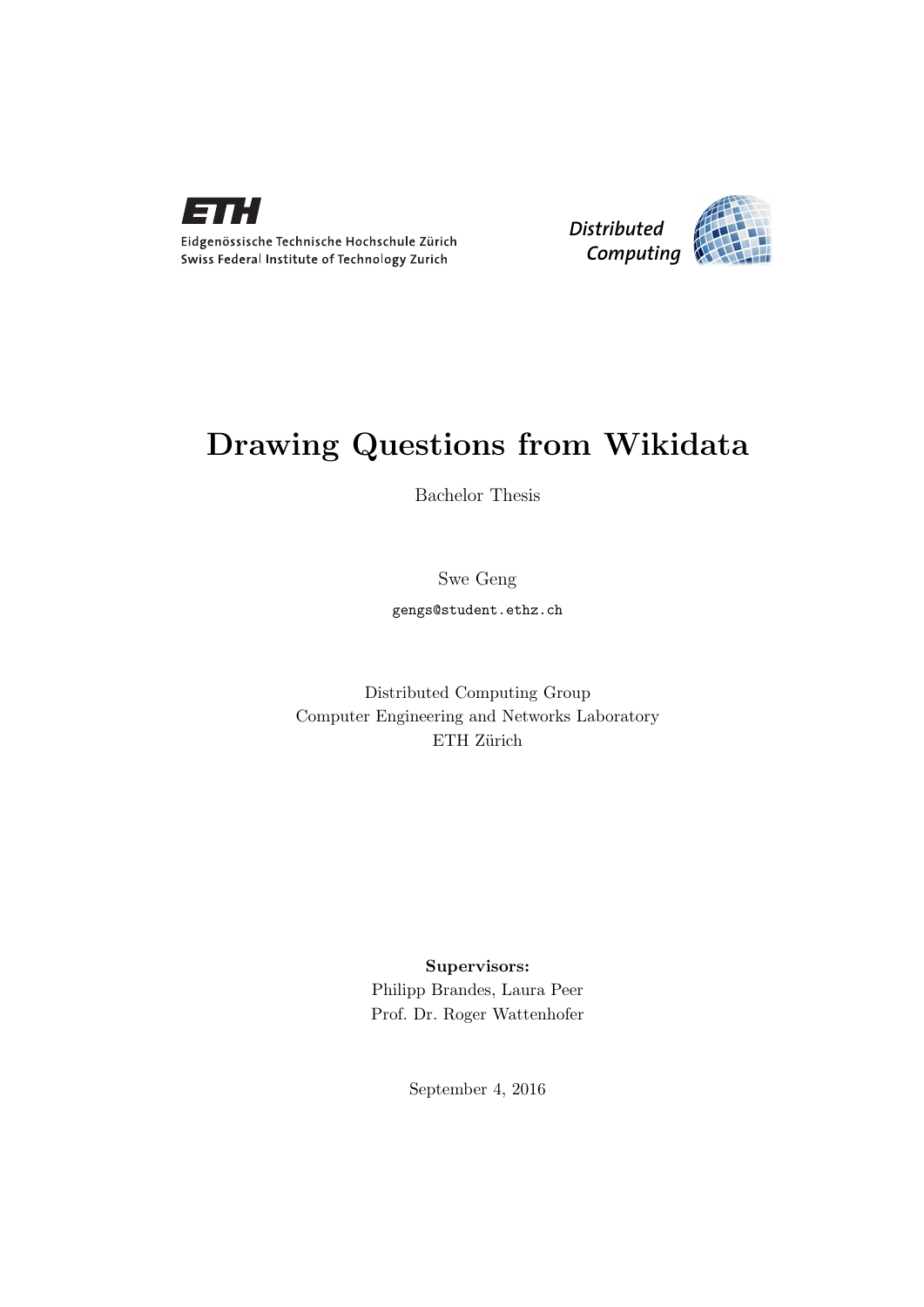# Acknowledgements

<span id="page-1-0"></span>I thank the Distributed Computing Group, my family and friends for participating in the evaluation and providing feedback. I express my gratitude to Fabian Bissig who introduced me to his work.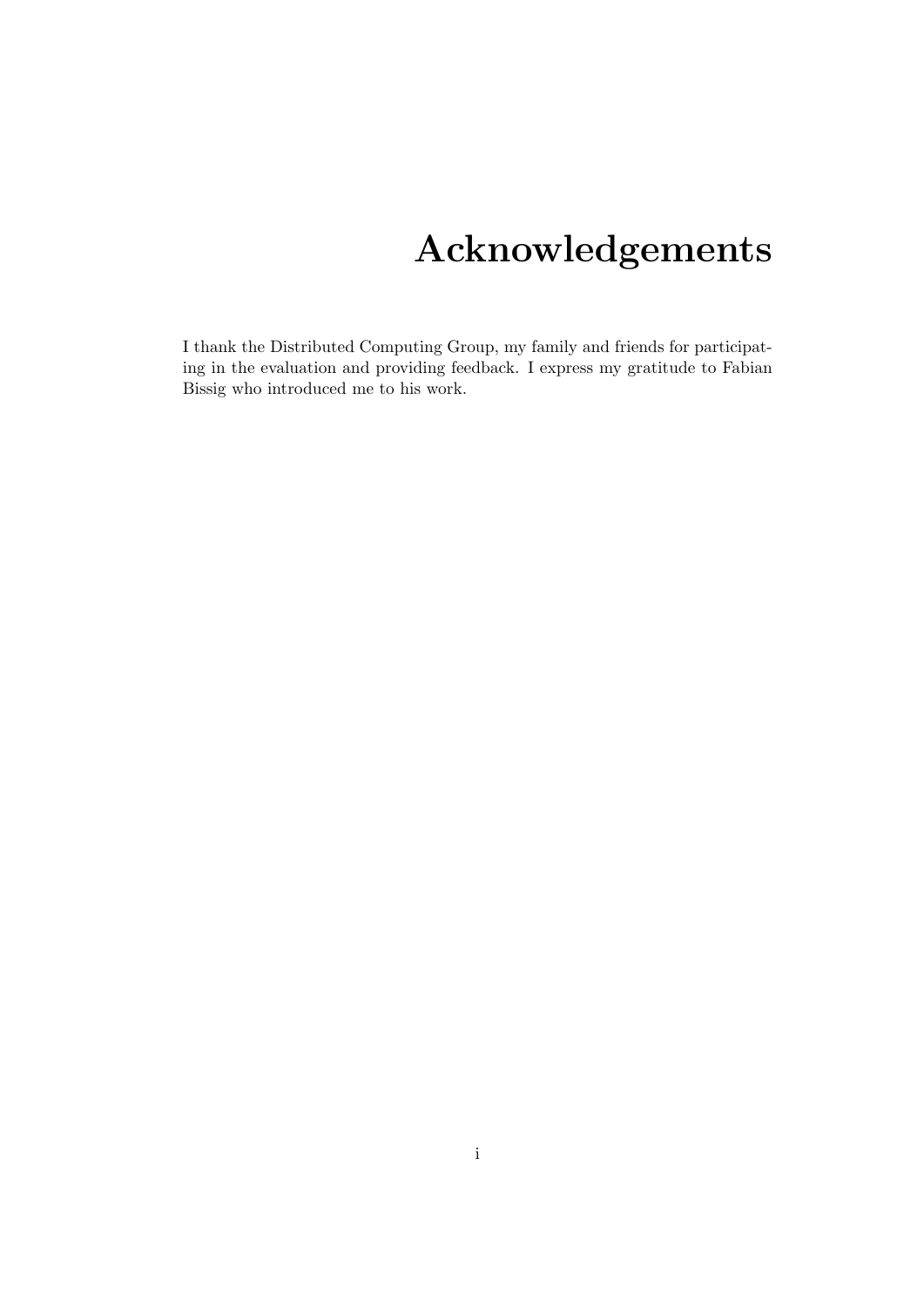## Abstract

<span id="page-2-0"></span>Quiz applications have been popular on smartphones for entertainment and help improve general knowledge. Questions for these quizzes are created manually. We introduce Wikidata Quiz, an automated quiz application that draws its questions from the knowledge base Wikidata. For any chosen topic, we query Wikidata for items related to the topic and create a graph thereof. This graph serves as a basis to generate questions with four answer options and one correct solution. We conduct an evaluation of our algorithm whether it is comparable to a manually generated quiz. Our results show that 50 percent of the questions generated by Wikidata Quiz are rated well.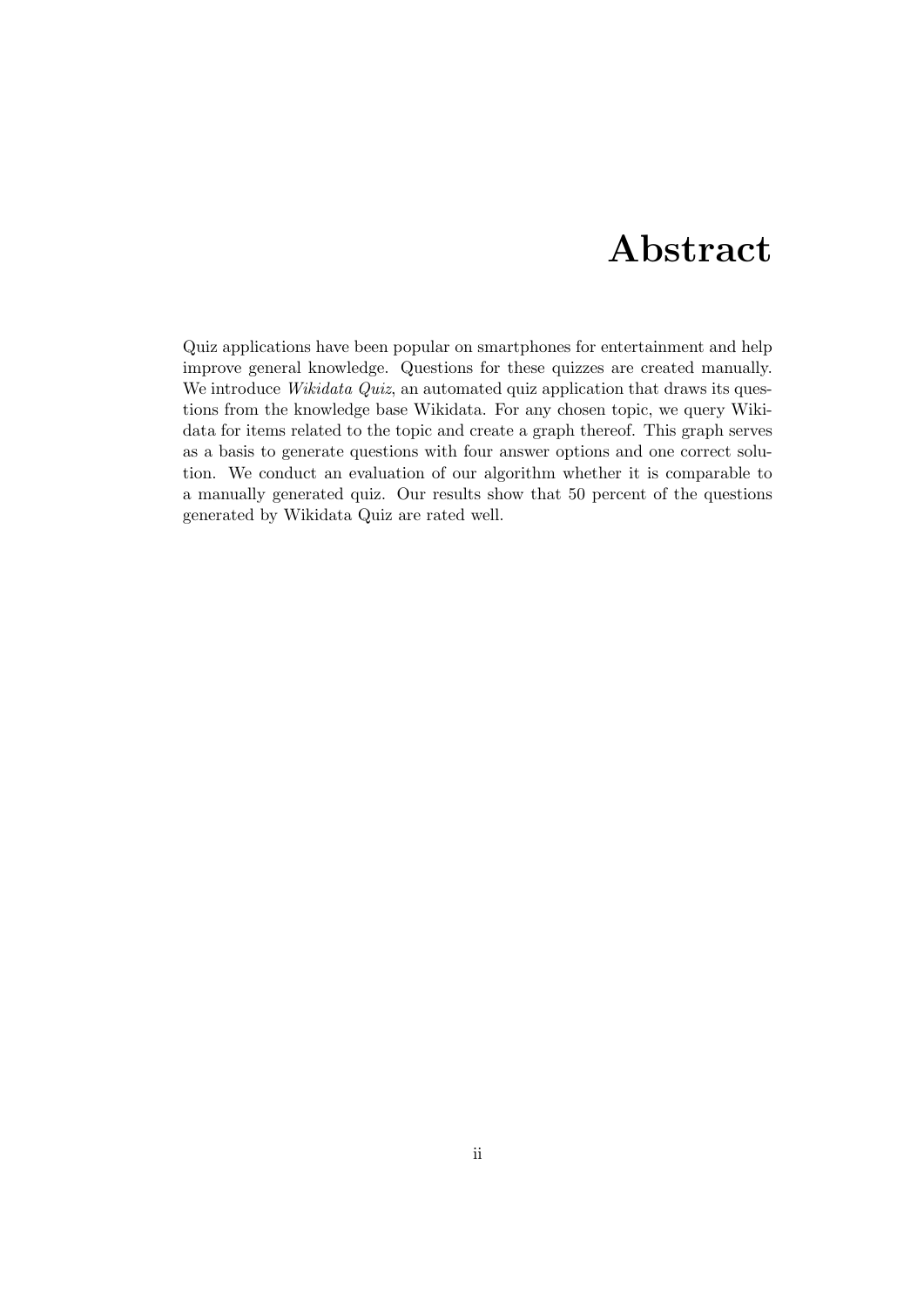# **Contents**

|          |                         |                   | <b>Acknowledgements</b>                                                 | $\mathbf{i}$     |  |
|----------|-------------------------|-------------------|-------------------------------------------------------------------------|------------------|--|
|          | <b>Abstract</b>         |                   |                                                                         | ii               |  |
| 1        |                         | Introduction      |                                                                         | $\mathbf{1}$     |  |
|          | 1.1                     |                   |                                                                         | $\overline{2}$   |  |
|          | 1.2                     | Outline           |                                                                         | $\boldsymbol{2}$ |  |
| $\bf{2}$ |                         | <b>Background</b> |                                                                         | 3                |  |
|          | 2.1                     | Wikidata          |                                                                         | 3                |  |
| 3        | <b>Graph Generation</b> |                   |                                                                         |                  |  |
|          | 3.1                     |                   |                                                                         | $\overline{5}$   |  |
|          | 3.2                     |                   |                                                                         | 6                |  |
|          |                         | 3.2.1             |                                                                         | 8                |  |
|          |                         | 3.2.2             |                                                                         | 8                |  |
|          |                         | 3.2.3             |                                                                         | $8\,$            |  |
|          | 3.3                     |                   |                                                                         | 8                |  |
|          |                         | 3.3.1             |                                                                         | 9                |  |
|          |                         | 3.3.2             | Languages                                                               | 9                |  |
|          |                         | 3.3.3             |                                                                         | 9                |  |
|          |                         | 3.3.4             |                                                                         | 10               |  |
| 4        |                         |                   | <b>Extraction of Questions</b>                                          | 12               |  |
|          | 4.1                     |                   |                                                                         | 12               |  |
|          |                         | 4.1.1             | Stop List $\dots \dots \dots \dots \dots \dots \dots \dots \dots \dots$ | 13               |  |
|          |                         | 4.1.2             |                                                                         | 13               |  |
|          |                         | 4.1.3             |                                                                         | 13               |  |
|          |                         | 4.1.4             |                                                                         | 13               |  |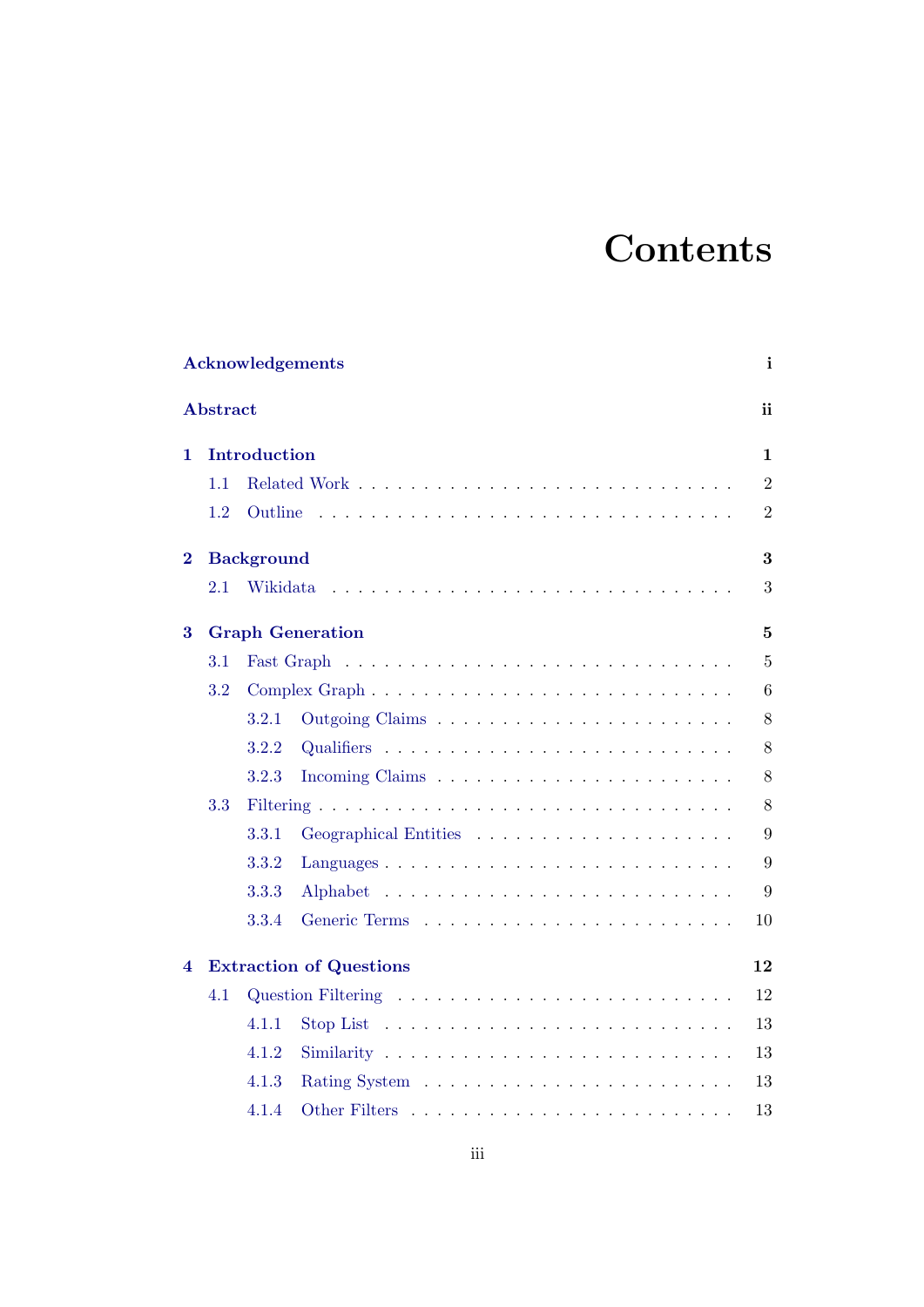|                     | <b>CONTENTS</b>                             |                                                                    | iv |  |
|---------------------|---------------------------------------------|--------------------------------------------------------------------|----|--|
|                     | 4.2                                         |                                                                    | 14 |  |
| 5                   | <b>Extraction and Generation of Answers</b> |                                                                    |    |  |
|                     | 5.1                                         |                                                                    | 15 |  |
|                     | 5.2                                         | Additional Answers                                                 | 16 |  |
| 6                   |                                             | Implementation                                                     | 17 |  |
|                     | 6.1                                         |                                                                    | 17 |  |
|                     | 6.2                                         | Python Web Application (Flask)                                     | 17 |  |
|                     | 6.3                                         |                                                                    | 18 |  |
|                     | 6.4                                         |                                                                    | 18 |  |
| 7                   | <b>Results</b>                              |                                                                    |    |  |
|                     | 7.1                                         | Evaluation of Questions and Feedback<br>19                         |    |  |
|                     |                                             | 7.1.1<br>Questions extracted from fast or complex Graphs $\dots$ . | 19 |  |
|                     |                                             | 7.1.2<br>Incomplete or imprecise Data                              | 20 |  |
|                     |                                             | 7.1.3<br>Generic and Umbrella Terms                                | 20 |  |
|                     |                                             | 7.1.4                                                              | 21 |  |
|                     | 7.2<br>Rating Comparison                    |                                                                    |    |  |
|                     | 7.3                                         |                                                                    | 22 |  |
| 8                   |                                             | <b>Conclusion and Future Work</b>                                  | 24 |  |
| <b>Bibliography</b> |                                             |                                                                    | 25 |  |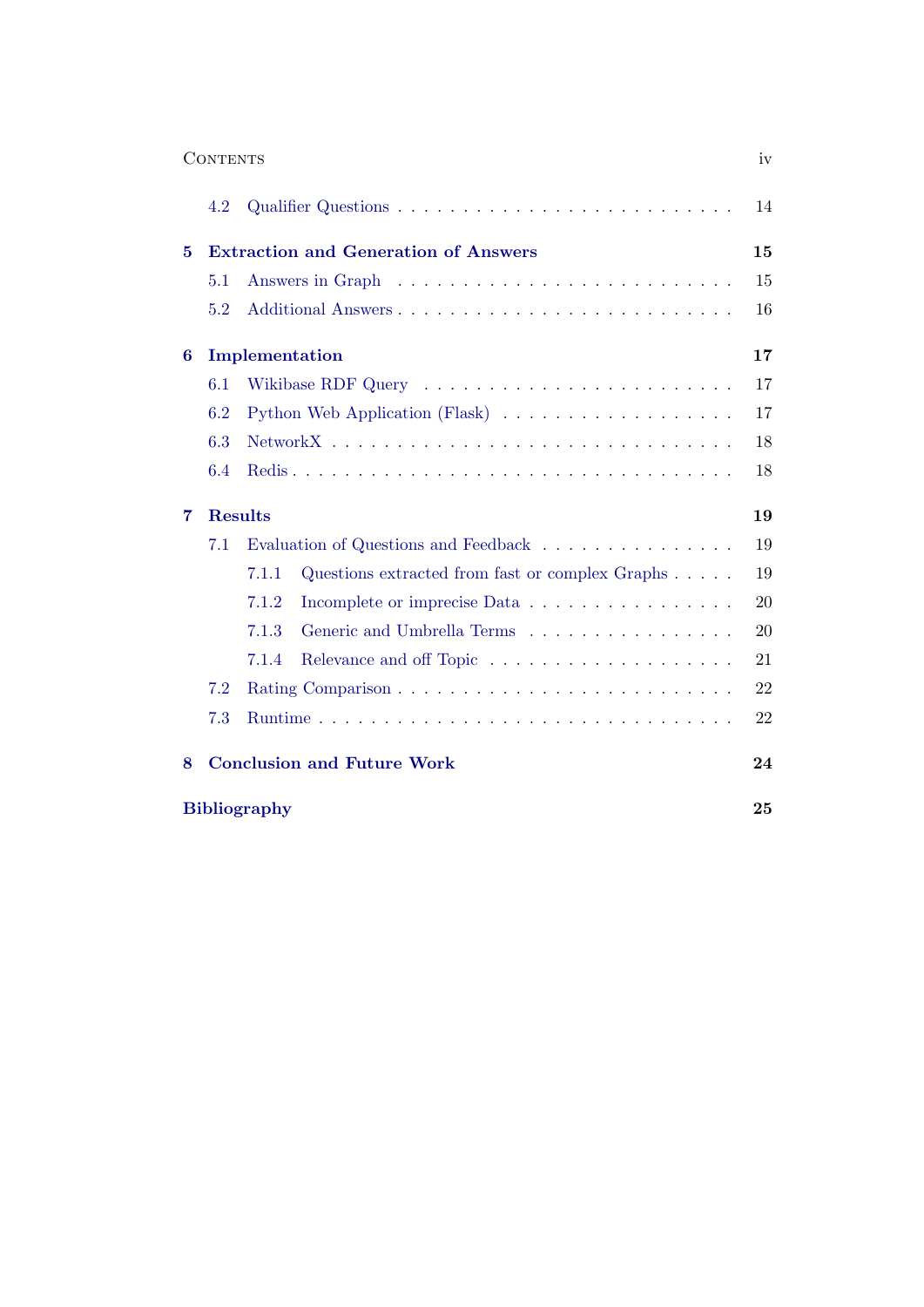## CHAPTER<sub>1</sub> Introduction

<span id="page-5-0"></span>Many mobile Quiz applications have been released on the market in the past and proved to be popular and successful. Millions of users entertain themselves solving countless quiz questions. These questions are commonly designed manually by humans and thus tedious to create. The advantage of manually created questions is that they guarantee a certain quality standard but risk being outdated.

The automated question generation approach has important advantages compared to a manual one. Outdated questions can be regenerated automatically when the knowledge base is updated. Moreover, a wide variety of questions can be generated from the dataset of the knowledge base without manual work involved. Furthermore, multilingual support is possible with a knowledge base, so the questions do not have to be translated manually.

The knowledge base that we chose for our application is Wikidata. Wikidata [\[1\]](#page-29-1) is an open knowledge base that acts as a central storage for structural data and can be used for free. Wikidata also acts as a collaborative platform to manage data for Wikipedia and its sister projects [\[2\]](#page-29-2). It can be read and edited by humans and machines and is constantly updated like Wikipedia. Wikipedia stores information as plain text for human reading. In contrast, Wikidata stores its data in a format, so that machines can easily extract information. Wikidata now allows RDF (Resource Description Framework) exports as has been proposed by Erxleben et al. [\[3\]](#page-29-3).

Wikidata has grown significantly over the last few years and is also the most edited Wikimedia project [\[4\]](#page-29-4). Knowledge bases have the potential to support a variety of fields like automated question generation, question answering (QA) or intelligent personal assistants.

Our quiz application draws questions from the data set of Wikidata related to a topic chosen by the user. We propose an algorithm that generates relevant questions with four possible answer options. We conduct an analysis of user provided feedback to measure the quality of our generated quizzes.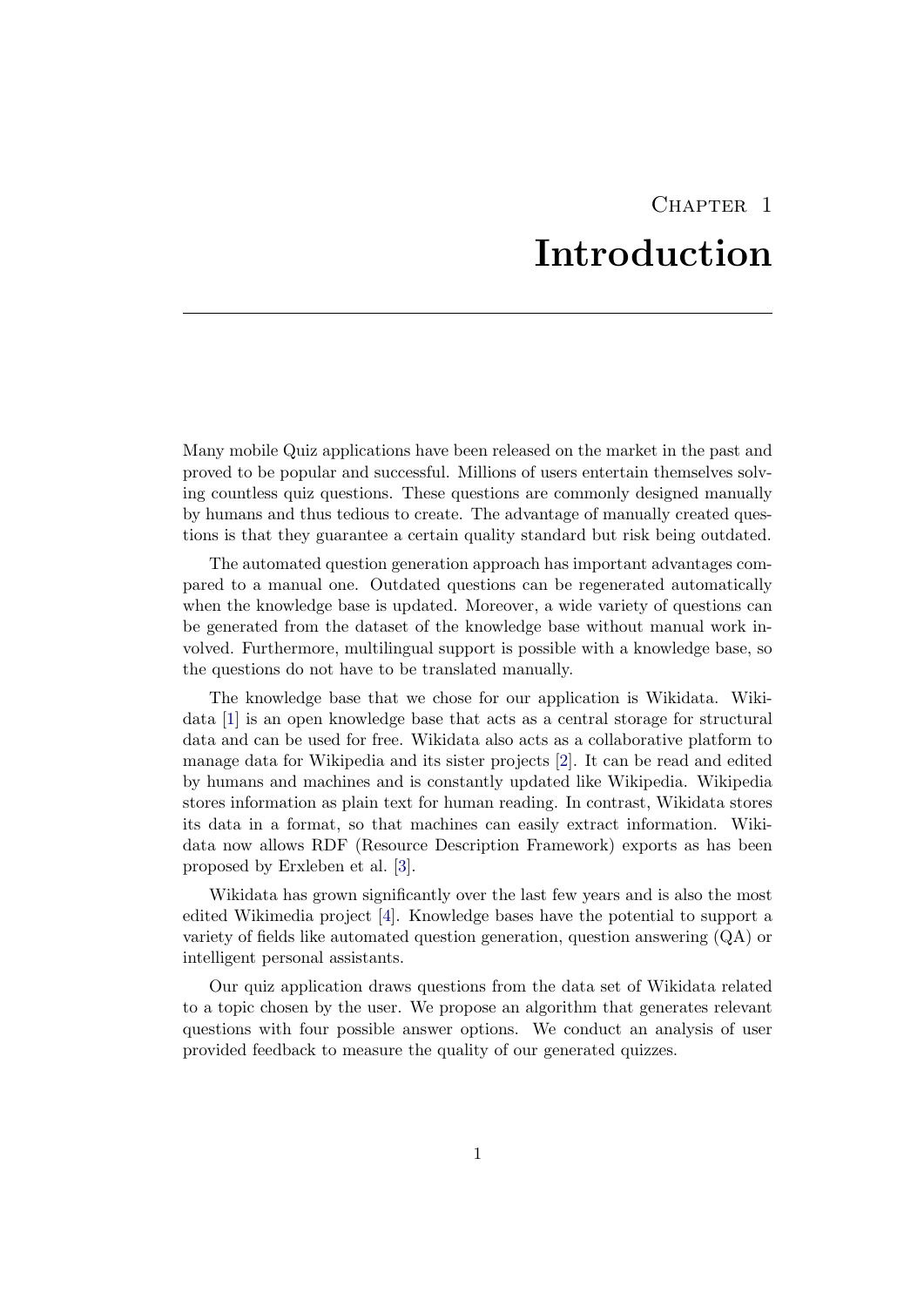#### 1. INTRODUCTION 2

### <span id="page-6-0"></span>1.1 Related Work

Our work is based on Fabian Bissig's Bachelor thesis [\[5\]](#page-29-5). His code serves as a basis on which we implement our improvements and algorithms.

Popular mobile quiz applications include QuizUp [\[6\]](#page-29-6) and QuizClash [\[7\]](#page-29-7) that both have over 20 million users. Both games are focused on competing with other players under time constraints over a predefined set of questions. Players also have the possibility to submit their own questions which need to be examined by the developers.

Automatic question generation has been researched in various fields. Brown et al. [\[8\]](#page-29-8) investigated automatic question generation for vocabulary assessment on a lexical database. Heilman et al. [\[9\]](#page-29-9) proposed an approach to overgenerate questions and then applying a ranking system using a logistic regression model. Kunichika et al. showed in their work [\[10\]](#page-29-10) how questions can be automatically generated about an English story. Their work is also part of question answering (QA) which is a discipline in information retrieval and highly related to knowledge bases.

QA is concerned with answering questions in natural language by querying a structured database or knowledge base. Yao and Van Durme proposed question answering in Freebase [\[11\]](#page-29-11). Freebase was a knowledge base that was shut down by Google in May 2016 in favor of Wikidata. Yao also proposed a slot-filling method with  $\langle topic, relation, answer \rangle$  tuples to answer a question via a single binary relation [\[12\]](#page-29-12).

### <span id="page-6-1"></span>1.2 Outline

In Chapter [2](#page-7-0) we explain the key concepts and terms of Wikidata. In order to bring structure to the data of Wikidata we generate a graph which is elaborated in Chapter [3.](#page-9-0) In Chapter [4](#page-16-0) we demonstrate how we extract questions from the generated graph. In Chapter [5](#page-19-0) we show how the extraction and generation of answers is conducted. Chapter [6](#page-21-0) gives an overview of the technologies used. In Chapter [7](#page-23-0) we present the evaluation of the generated questions and a runtime analysis. Chapter [8](#page-28-0) gives a summary of our findings and suggests possible future work.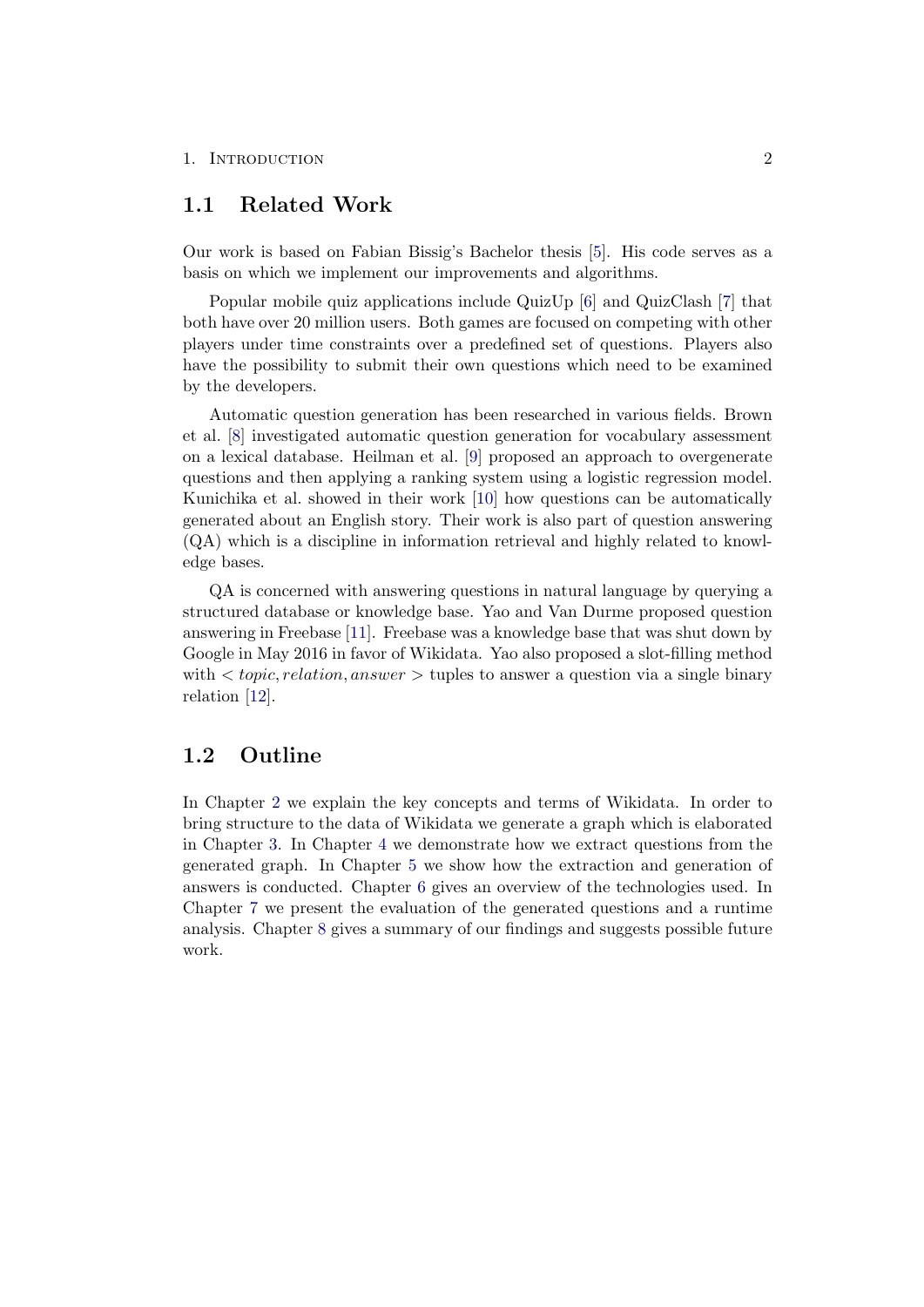## CHAPTER<sub>2</sub> Background

## <span id="page-7-1"></span><span id="page-7-0"></span>2.1 Wikidata

Wikidata is a knowledge base that can be accessed under a free license and our choice for our quiz application.

Wikidata stores each *item* with a unique *identifier*. Wikidata items can have statements that consist of a claim and optional references. For instance, the famous television series Game of Thrones is depicted in Figure [2.1](#page-8-0) as a Wikidata item with one claim and the identifier Q23572.

Each claim lists a property and a value which together with the Wikidata item form a subject-predicate-object triple where the item is the subject, property the predicate and value the object. The property value can be a linked value which references another Wikidata item (with its unique identifier) or a value of some complex type like integer, string or an URL. Wikidata properties are also labeled with a unique identifier prefixed with a "P". The subject-predicateobject triple for the claim in Figure [2.1](#page-8-0) reads Game of Thrones - cast member - Peter Dinklage with P161 identifying cast member and Q310937 referencing Peter Dinklage.

Claims can have an optional qualifier which adds additional information to the claim. The term qualifier stands for the combination of the pair qualifier property-qualifier value for additional information as well as only for the qualifier property. In Figure [2.1](#page-8-0) the claim includes one qualifier which is character role - Tyrion Lannister and provides additional information. Qualifiers are also properties but can often only be used as qualifiers.

Claims are of utmost importance for extracting information from Wikidata. We distinguish between *outgoing* and *incoming claims* of a Wikidata item. These two terms were originally defined by Fabian Bissig [\[5\]](#page-29-5). An outgoing claim is listed under its Wikidata item like cast member - Peter Dinklage is an outgoing claim of Game of Thrones. The Wikidata item is the subject in this case, in contrast to an incoming claim where the item is the object. An example of an incoming claim of Game of Thrones would be Tyrion Lannister - present in work - Game of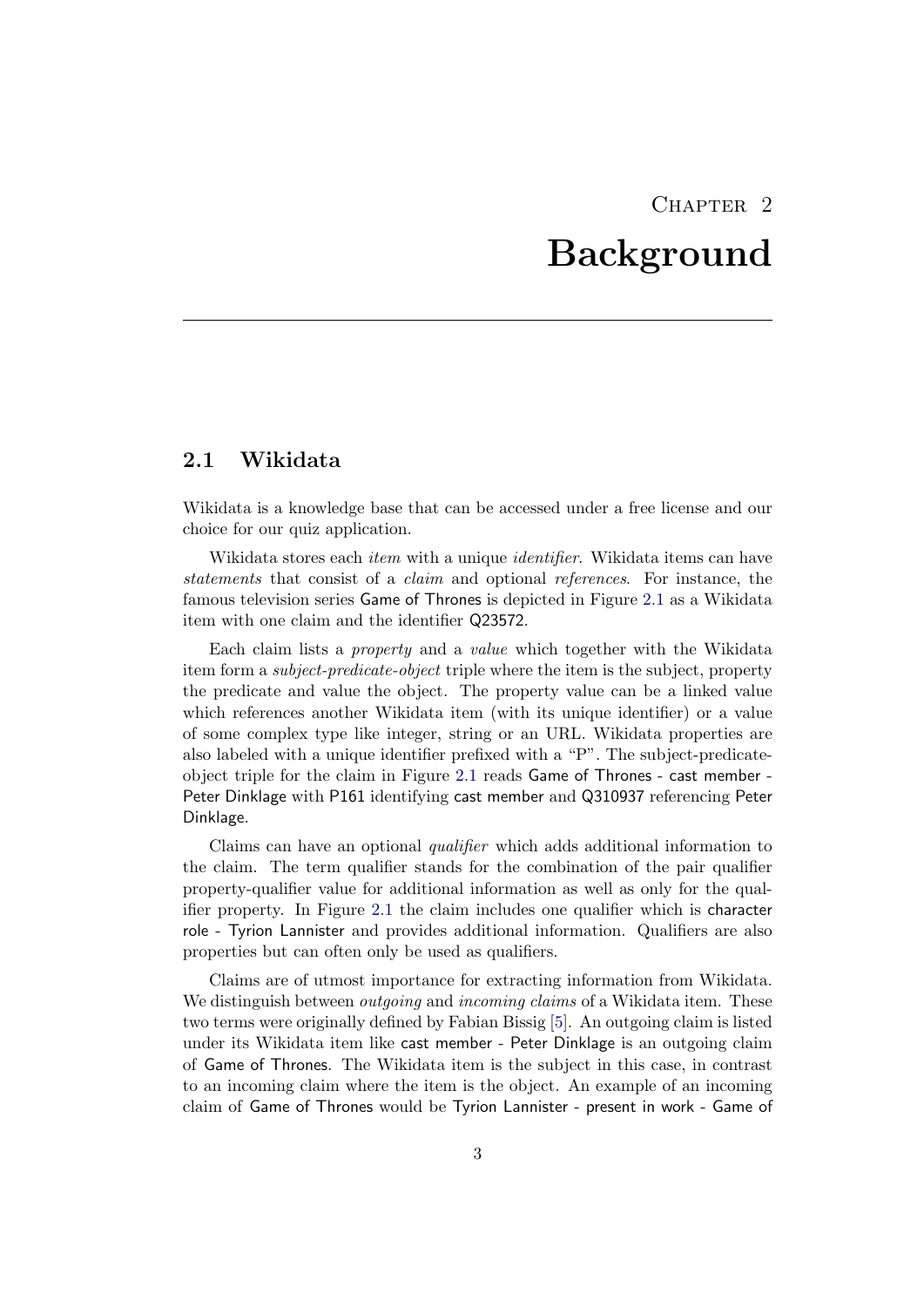#### 2. BACKGROUND 4



<span id="page-8-0"></span>Figure 2.1: Wikidata Schema demonstrated on Game of Thrones

Thrones. To take our example in Figure [2.1,](#page-8-0) we define the pair Game of Thrones - cast member to be an incoming claim of Peter Dinklage. Incoming claims are not directly listed in Wikidata and need to be queried specifically.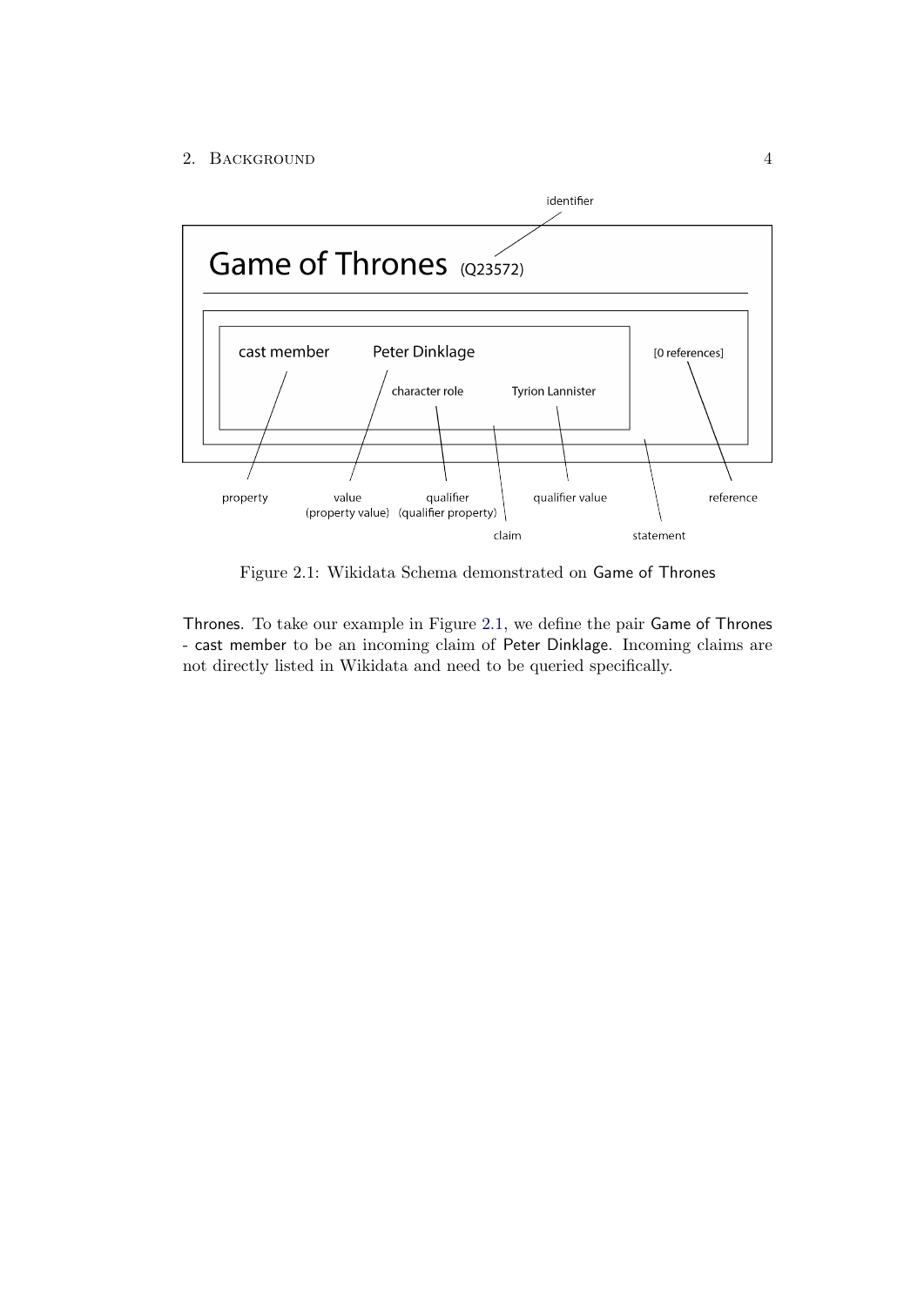# <span id="page-9-0"></span>CHAPTER<sub>3</sub> Graph Generation

In order to generate questions, the data items provided by Wikidata have to be in a structure that shows how the Wikidata items are related. The approach with a directed graph has been shown to be useful and efficient by Fabian Bissig [\[5\]](#page-29-5). Each vertex in the graph is labeled with an identifier of a Wikidata item, so the vertex and the corresponding Wikidata item can be used interchangeably.

This chapter elaborates how we generate the graph from a Wikidata item selected by the user. We distinguish between fast graph and complex graph generation. These two graphs are elaborated in Section [3.1](#page-9-1) and [3.2,](#page-10-0) respectively. Section [3.3](#page-12-3) describes the filtering process in our graph generation to avoid drifting too far from the original Wikidata item. Drifting too far means that vertices are included to the graph that are deemed irrelevant or not desired by the user. For example, if a user selects Game of Thrones, he does not expect questions about the United States of America.

The fast graph generation ensures that the question generation time is tolerable for the user, as the question generation based on a complex graph can take several minutes. The fast graph will be generated before a complex graph, so that questions can be extracted from a fast graph without waiting for the complex graph. As soon as the complex graph is completed, further questions are extracted and the question set will be updated. The performance of both variants are listed in Section [7.3.](#page-26-1)

## <span id="page-9-1"></span>3.1 Fast Graph

We start by defining the Wikidata item chosen by the user as the *origin* vertex in our directed graph.

The outgoing claims of the chosen Wikidata item are then considered, qualifiers and incoming claims are ignored due to their performance impact and long waiting times. All values of the claims that are linked values are added to the graph as vertices and connected to the origin by edges that point away from the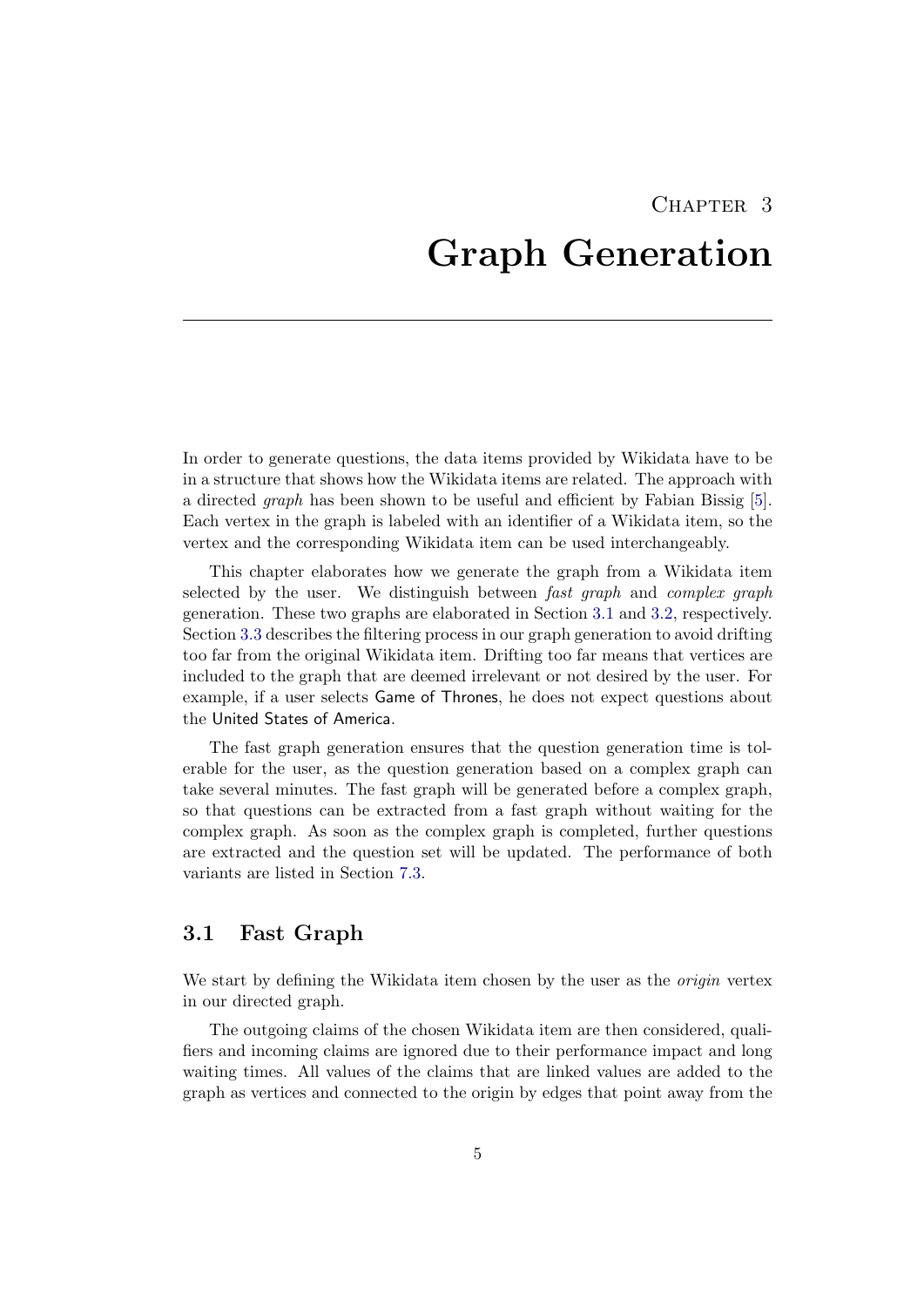origin. The vertices are labeled according to the values and the edges according to the properties of the respective claims, as shown in Figure [3.1.](#page-10-1) For instance, the claim Game of Thrones - based on - A Song of Ice and Fire results in two vertices for Game of Thrones and A Song of Ice and Fire connected with a directed edge from Game of Thrones to A Song of Ice and Fire that has the property based on.

Furthermore, each corresponding Wikidata item of a vertex is checked for the existence of an *instance of* property. Most Wikidata items possess one or more instance of properties, such as United States of America is instance of country and sovereign state. If instance of properties exist in a claim of a Wikidata item, then the values of the corresponding claims are added to the graph as vertices and connected with an instance of edge to the respective vertex that represents the Wikidata item. This is depicted with the above example claim United States of America - instance of - country in Figure [3.1.](#page-10-1)

The vertices which are connected by an instance of edge are essential for generating answers which is discussed in Chapter [5.](#page-19-0)



<span id="page-10-1"></span>Figure 3.1: Fraction of the Fast Graph of Game of Thrones

## <span id="page-10-0"></span>3.2 Complex Graph

The generation of the complex graph is based on the algorithm written by Fabian Bissig [\[5\]](#page-29-5) and is an extension of the fast graph, meaning that the fast graph is a subset of the complex graph.

Again, we start with the selected Wikidata item as origin and consider each claim of the original Wikidata item. Our algorithm uses a breadth-first search which is driven by a queue. As the values of the claims are added to the graph, we also add the corresponding Wikidata items to the queue. After adding all claims of the original Wikidata item to the graph, we proceed to find claims of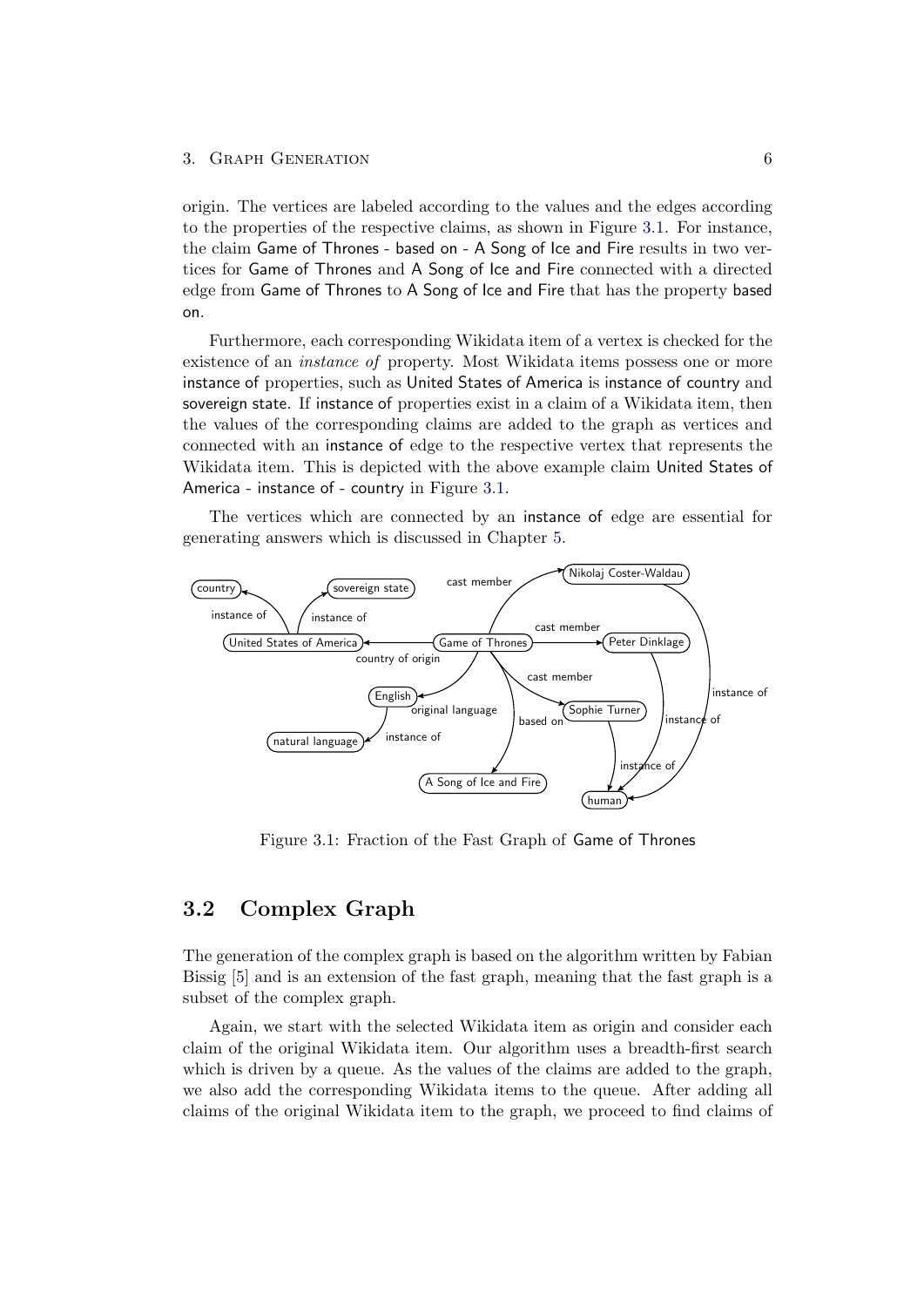the Wikidata items contained in the queue and repeat to add their values to the graph and queue. Our algorithm continues until the queue is empty.

An example is given in Figure [3.2](#page-11-0) that illustrates a fraction of the complex graph of Game of Thrones. Note that the fraction is not the same as the fast graph in Figure [3.1,](#page-10-1) as the fast graph is a subset of the complex graph. Additional nodes and edges are omitted for better visibility. The nodes directly connected to Game of Thrones like Peter Dinklage or Sophie Turner are put into the queue and their claims are further inspected which results in more nodes and edges like actor or Jaime Lannister that are put into the queue again. The edges that have a "Q:" as prefix are qualifiers which are a special case and covered in Subsection [3.2.2.](#page-12-1)

In order to prevent the algorithm to run indefinitely we define a *level* for each vertex which symbolizes the distance to the origin and a maximum level. If the corresponding vertex of our current Wikidata item in the queue has a level that exceeds the maximum level, then the claims of the item are not considered and the item is removed from the queue. Our testing suggests that the maximum level should be defined as 2, as higher levels regularly produce irrelevant questions.

There are several ways of finding appropriate claims to a specific Wikidata item. How our algorithm handles the different types of claims, namely outgoing claims, qualifiers and incoming claims is elaborated in their respective subsections.



<span id="page-11-0"></span>Figure 3.2: Fraction of the Complex Graph of Game of Thrones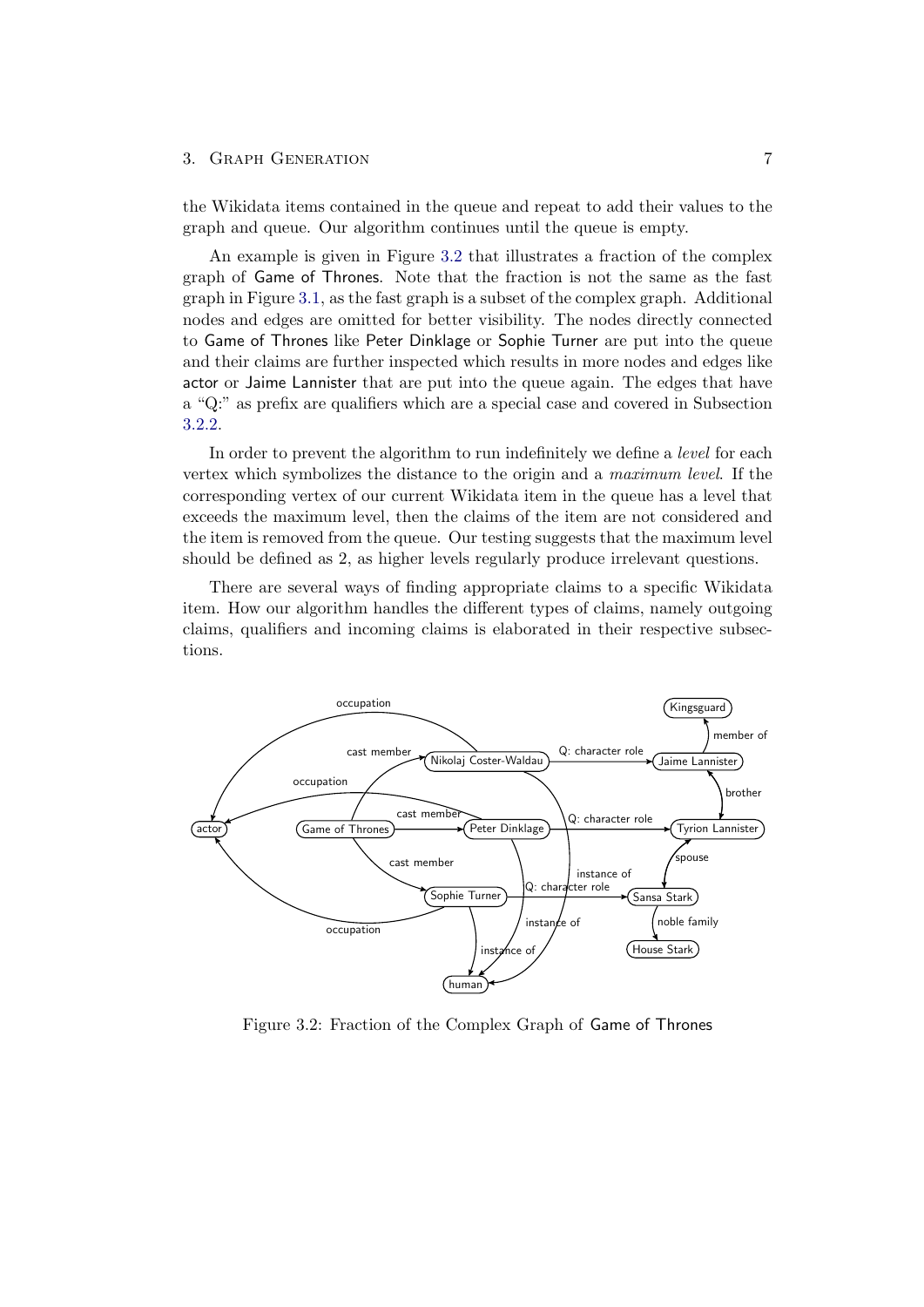#### <span id="page-12-0"></span>3.2.1 Outgoing Claims

This is the most common and most useful type of claim, as they are directly related and thus relevant to the Wikidata item. The Wikidata item represents the subject in an outgoing claim and we receive a set of predicate-object pairs. Our graph generation algorithm creates a new vertex for the object and a new edge connected to the current Wikidata item labeled with the predicate.

#### <span id="page-12-1"></span>3.2.2 Qualifiers

As described in Section [2.1](#page-7-1) some Wikidata claims have qualifiers which provide additional information.

For instance, the claim Game of Thrones - cast member - Peter Dinklage has a qualifier character role - Tyrion Lannister. We create a new vertex for Tyrion Lannister and a new edge connected to Peter Dinklage that has the property character role which is depicted in Figure [3.2.](#page-11-0) This allows our algorithm to put Tyrion Lannister into the queue which can be processed later. However, we do need to mark character role in the graph, as a question Peter Dinklage - character role can be misinterpreted because Peter Dinklage can play other roles than from Game of Thrones. Another example is Khal Drogo - cause of death - murder with qualifier killed by - Daenerys Targaryen. The question murder - killed by makes no sense.

Each edge that is a qualifier is marked and the information of the corresponding property, property value and qualifier value are saved on it.

Question extraction is conducted specifically for qualifiers which is described in Section [4.2.](#page-18-0)

#### <span id="page-12-2"></span>3.2.3 Incoming Claims

The amount of incoming claims are often humongous, especially for countries like United States of America. Therefore, incoming claims are only considered for the origin vertex if other types of claims yield little results.

## <span id="page-12-3"></span>3.3 Filtering

Filtering is necessary in our graph generation algorithm to prevent our graph to grow in a direction that is irrelevant to our original Wikidata item and to treat generic terms specifically because our regular algorithm often yields few results.

We implement checks for geographical entities, languages and the alphabet that are conducted after a new vertex is created in the graph and before the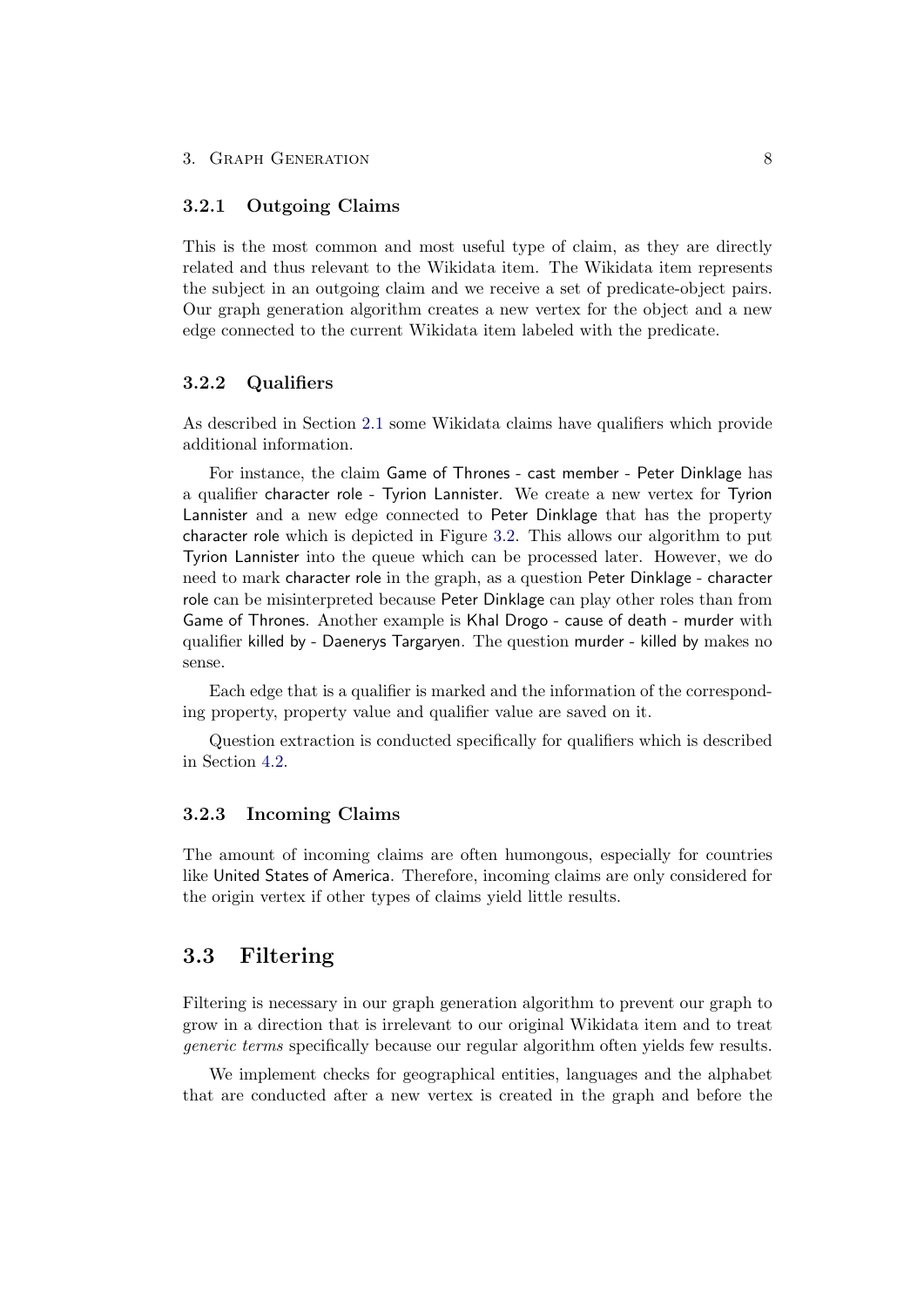corresponding Wikidata item is put into the queue. If a check fails, then the item is not put into the queue but stays in the graph, so that it can still serve as an answer.

These checks are only considered in the complex graph algorithm, since the fast graph algorithm does not propagate further to claims other than those of the origin and has no queue. At the beginning of generating the complex graph, the Wikidata item input by the user is checked for the three characteristics to decide whether an item is relevant at graph generation. The following subsections explain how the respective characteristics are determined and what conditions need to be met in order to fail a check and thus stop the breadth-first search at that item.

#### <span id="page-13-0"></span>3.3.1 Geographical Entities

This check is primarily used to prevent graphs to include a lot of geographical Wikidata items, when the original item is not a geographic entity. For instance, countries are often used in claims, such as Game of Thrones - country of origin - United States of America. This can cause a quiz of Game of Thrones to pose questions about the United States of America and its claims that likely contain other countries, which is not desired.

To determine whether an item is a geographic entity we use the property GeoNames ID which is connected to an identifier in the GeoNames geographical database. If the item is connected with a GeoNames ID property, we assume that it is a geographical entity, otherwise we assume it is not.

If the original item is not a geographical entity and the item considered is one, then the check fails and breadth-first search is stopped for that item.

#### <span id="page-13-1"></span>3.3.2 Languages

Languages often appear in claims like Game of Thrones - original language of work - English and cause the graph to drift in a wrong direction if the original entity is not a language.

We assume that an item is a language if it has a claim with property subclass of that recursively leads to language.

Our check fails if the original item is not a language and the considered item is one.

#### <span id="page-13-2"></span>3.3.3 Alphabet

Sometimes Wikidata items are connected with letters in the alphabet and through further propagation questions like "What follows A?" are generated which are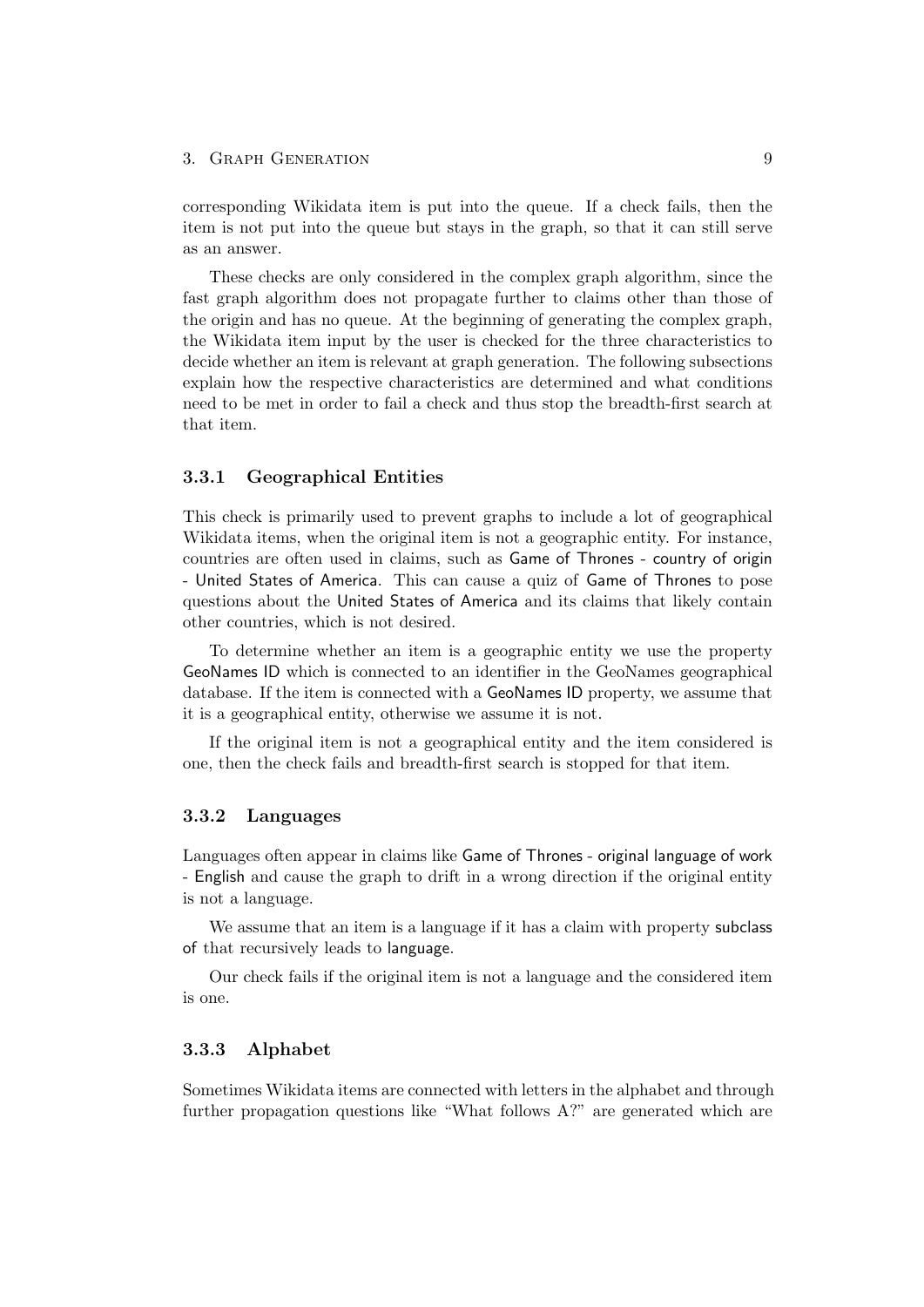not desired if the original Wikidata item is not related to the alphabet.

Here we check whether the current item has a claim with a value letter. If this is the case, the item is deemed to be related to the alphabet.

If we conclude that the original item is not related to the alphabet and the considered item is, then our check fails.

#### <span id="page-14-0"></span>3.3.4 Generic Terms

Testing has shown that users often type in a generic term if they are asked for a quiz topic such as film or movie. Unfortunately, those terms usually only have a few claims in Wikidata which results in poor questions or none at all. We assume that if a user types in a generic term, he intends to get a quiz about some famous or relevant items that belong to the generic item.

As stated above the property instance of is defined in Wikidata which exactly refers to an item belonging to some generic term. For example, the movie Titanic has a claim with property instance of and the value film. This allows our algorithm to find all items that belong to a certain generic term.

To determine if the Wikidata item chosen by the user is a generic term, we check if it has incoming claims with the property instance of. Testing has shown that the items with this characteristic are generic terms.

We further assume that a famous or relevant item in Wikidata has more claims than one which is less famous. With this assumption we can generate a list of items that belong to a generic term sorted by their number of claims. We can now take the top items and generate complex graphs thereof and connect them to the original generic term by an instance of edge. However, this ranking procedure results in a big performance impact which is discussed at Section [7.3.](#page-26-1) An example of the generic graph of film is shown in Figure [3.3](#page-14-1) with the complex graphs of the top five items omitted.



<span id="page-14-1"></span>Figure 3.3: Fraction of the Generic Graph of film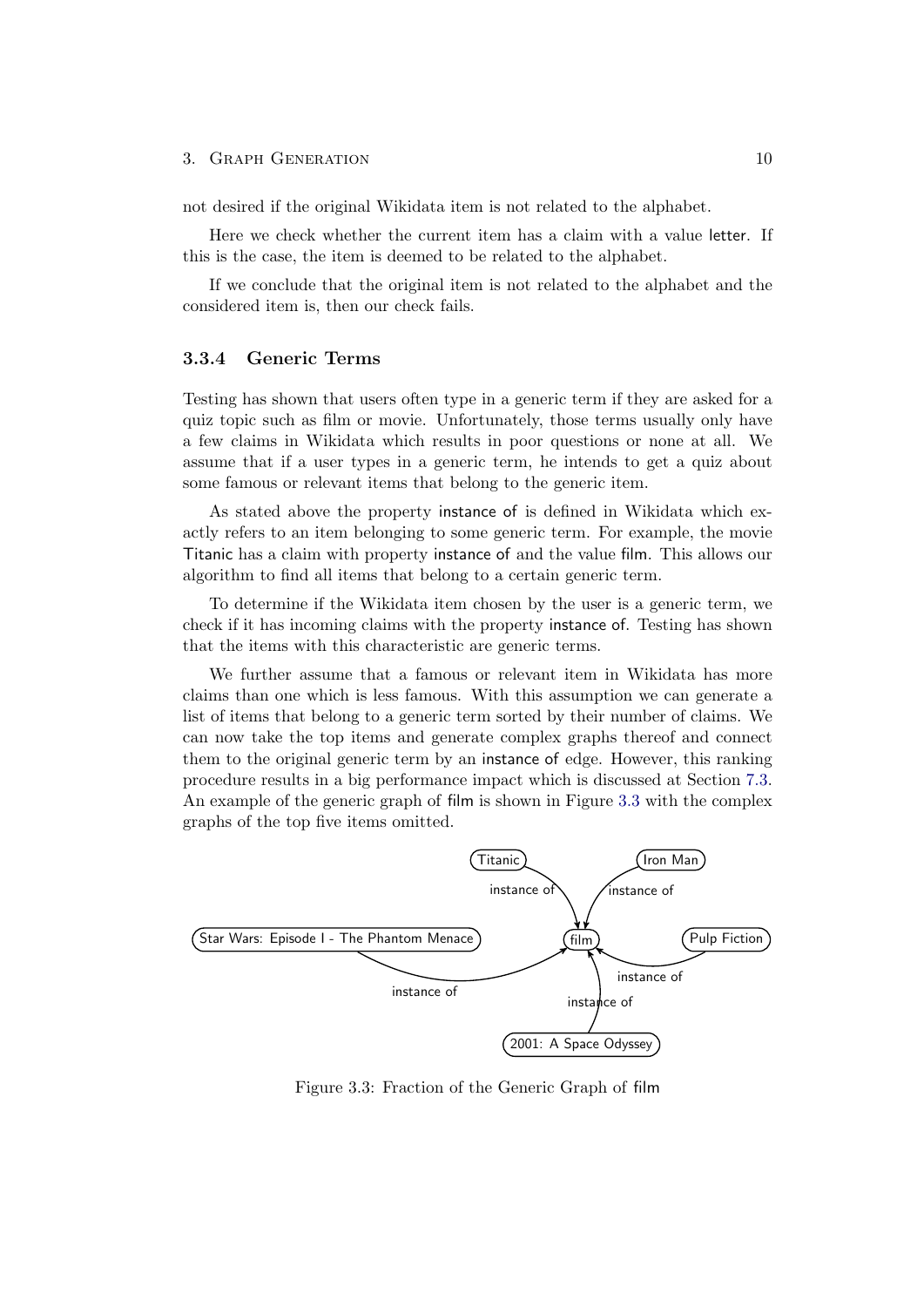To prevent long waiting times for the user, we again implement a fast version by taking some random items that belong to the generic term and apply the fast graph algorithm described in Section [3.1.](#page-9-1) The fast version for film still looks like the graph in Figure [3.3.](#page-14-1) However, the films are randomly collected from Wikidata and are probably unknown.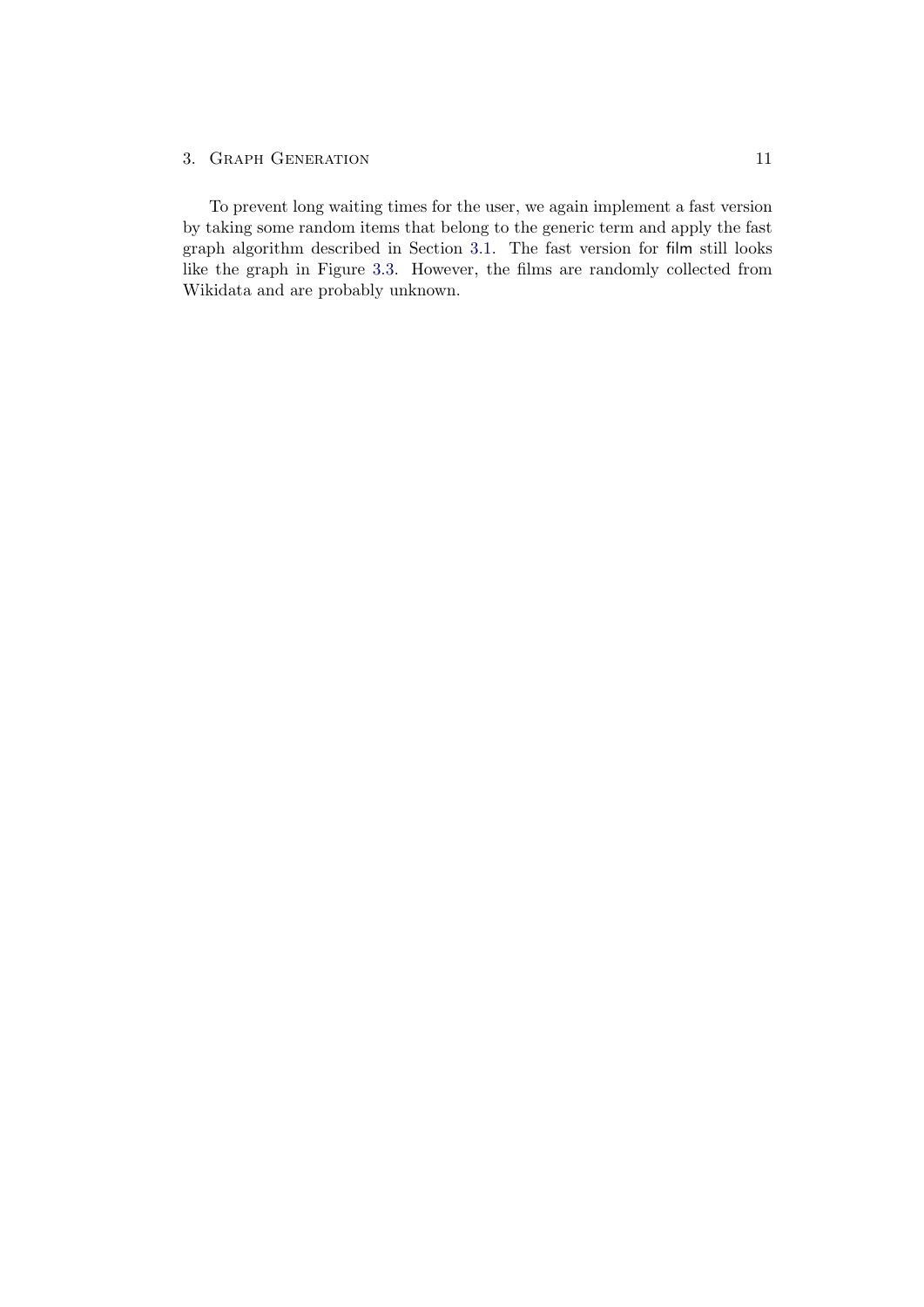## CHAPTER<sub>4</sub>

## <span id="page-16-0"></span>Extraction of Questions

Our generated graph from Chapter [3](#page-9-0) consists of several vertices which represent Wikidata items (e.g. Game of Thrones, English or human) and several edges that represent Wikidata properties (e.g. original language or instance of).

We create *potential questions* in a straightforward manner by taking an edge and its corresponding endpoints, meaning that each edge results in a potential question. Potential questions need to pass all checks to become final questions which are displayed to the user. For instance, we take the edge based on connected to Game of Thrones and A Song of Ice and Fire and form the question "Game of Thrones: based on" with the correct answer A Song of Ice and Fire. The question and solution form a triple of subject-predicate-object, such as Game of Thrones - based on - A Song of Ice and Fire where subject and predicate are used for the question and the object represents the solution which is the correct answer. We further define false answer options as the incorrect answers.

Question [4.1](#page-16-2) shows a generated question. The second answer option is the solution and the other three are false answer options.

- Q: Game of Thrones: based on? 1. The Baroque Cycle 2. A Song of Ice and Fire 3. The Kent Family Chronicles
	- 4. Alberta Trilogy

<span id="page-16-2"></span>Question 4.1: Example Question about Game of Thrones

## <span id="page-16-1"></span>4.1 Question Filtering

Testing has shown that some potential questions are irrelevant or trivial for humans to solve and need to be filtered out. In the following subsections we describe our filtering methods to avoid irrelevant questions to be posed. Question filtering is applied to both fast and complex graphs.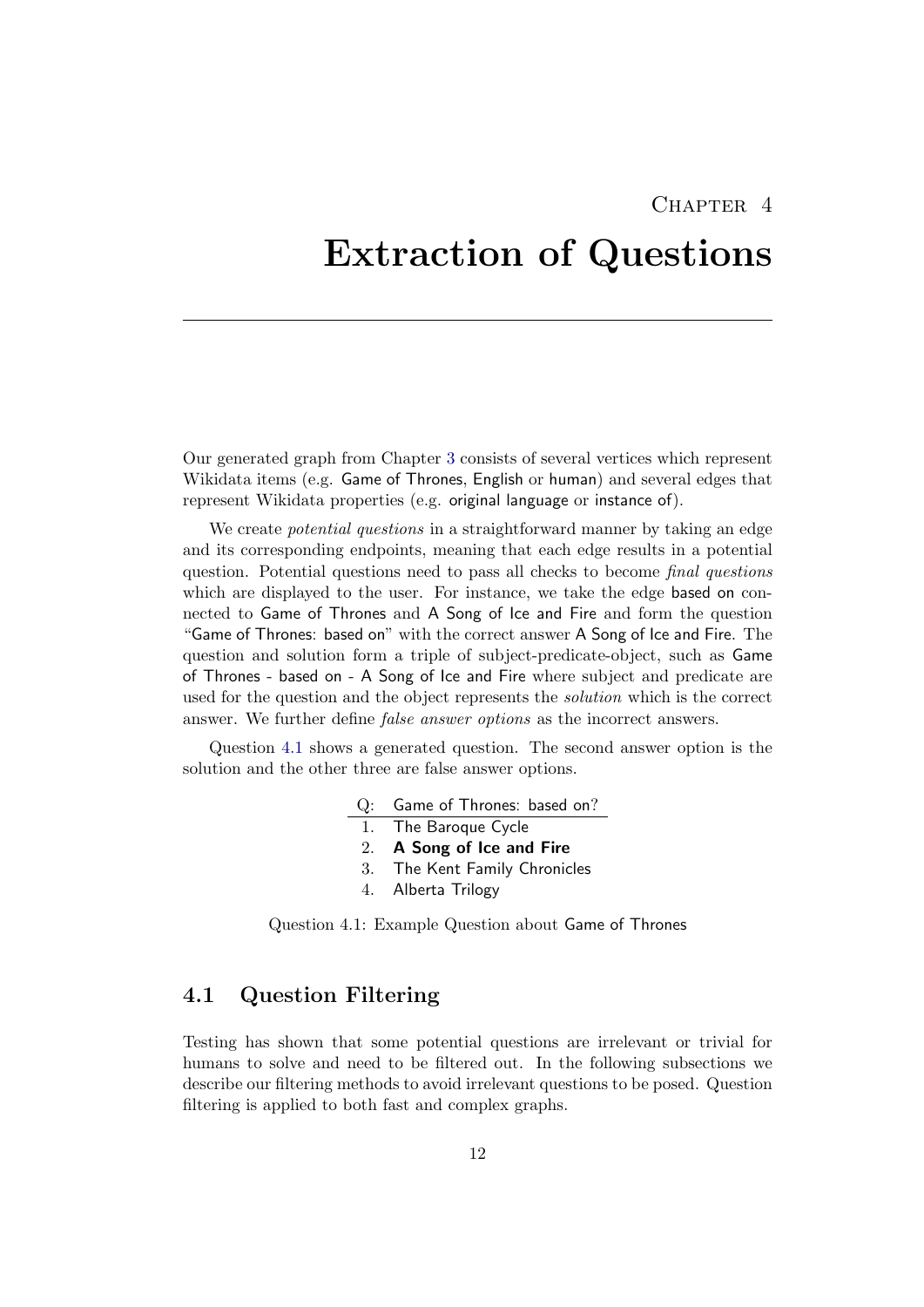#### 4. Extraction of Questions 13

#### <span id="page-17-0"></span>4.1.1 Stop List

Some Wikidata properties commonly appear in claims which are not suited for a quiz solved by humans. We have identified three main groups of properties that are not suited for questions:

- 1. Meta data (e.g. topics main template, described by source, instance of)
- 2. Too scientific (e.g. parent taxon, taxon rank)
- 3. Common and incomplete data
	- (e.g. diplomatic relation, contains administrative territory)

Properties in these classes are either irrelevant for most users, too difficult to solve or produce false answer options which are actually correct. This can happen due to incomplete data in Wikidata. Instance of properties are extremely common but mostly result in trivial questions and bad false answer options. The properties that fit one of those criteria are listed as stop words and put into a stop list. Properties that are in the stop list are not considered for further question extraction.

#### <span id="page-17-1"></span>4.1.2 Similarity

Sometimes, questions and solutions are too similar and thus trivial for the user. Especially names or counting numbers are often encountered. For example, the question is "Game of Thrones (season 4): part of" and the answer Game of Thrones or "Game of Thrones (season 4): follows" with answer Game of Thrones (season 3). Our question extraction algorithm analyzes the similarity of question and solution by string comparison and deletes a potential question if it is deemed too similar to the correct answer.

#### <span id="page-17-2"></span>4.1.3 Rating System

To detect irrelevant questions and therefore improving the quiz, we implement a rating system where the user has the option to rate a question from 1 to 5.

If sufficient ratings are gathered and the weighted average is below a certain threshold, the potential question will be discarded.

#### <span id="page-17-3"></span>4.1.4 Other Filters

We remove a potential question if a label is missing in the question, solution or false answer options. This is possible, as our application is multilingual and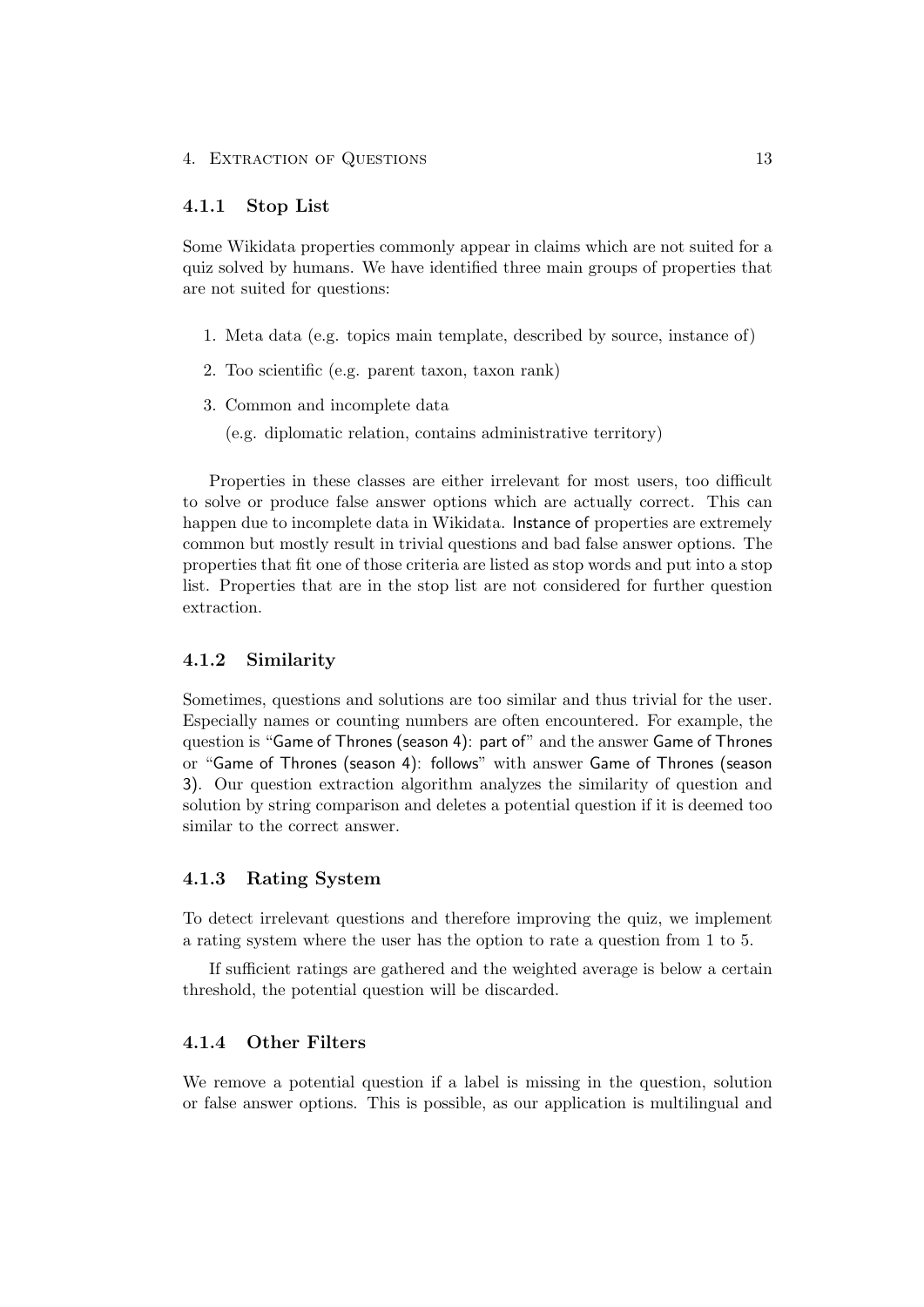4. EXTRACTION OF QUESTIONS 14

some Wikidata items or properties do not have labels in the language selected by the user.

Furthermore, we limit the amount of questions by the same subject or predicate. Testing has shown that a lot of questions with the same subject or predicate tend to annoy the user.

## <span id="page-18-0"></span>4.2 Qualifier Questions

Qualifiers are additional information of a claim and therefore need special consideration when extracting a question because they do not fit the subject-predicateobject scheme. Vertices that are created from qualifiers are marked during the graph generation, so they can be considered during question extraction.

We have to display the subject-predicate-object triple of the claim the qualifier belongs to in order to understand the question. For example, the qualifier reads character role - Jaime Lannister and the subject-predicate-object triple is Game of Thrones - cast member - Nikolay Coster-Waldau. Without the triple, the qualifier does not make sense. In this case, both Game of Thrones and Nikolay Coster-Waldau are important to answer the question character role. We display the question as 4-tuple: "Game of Thrones - cast member - Nikolay Coster-Waldau - character role with the solution Jaime Lannister. The whole question is depicted in Question [4.2.](#page-18-1)

- Q: Game of Thrones: cast member Nikolay Coster-Waldau: character role?
- 1. Steffon Baratheon
- 2. Jon Snow
- 3. Emmon Frey
- <span id="page-18-1"></span>4. Jaime Lannister

Question 4.2: Example Question with Qualifier character role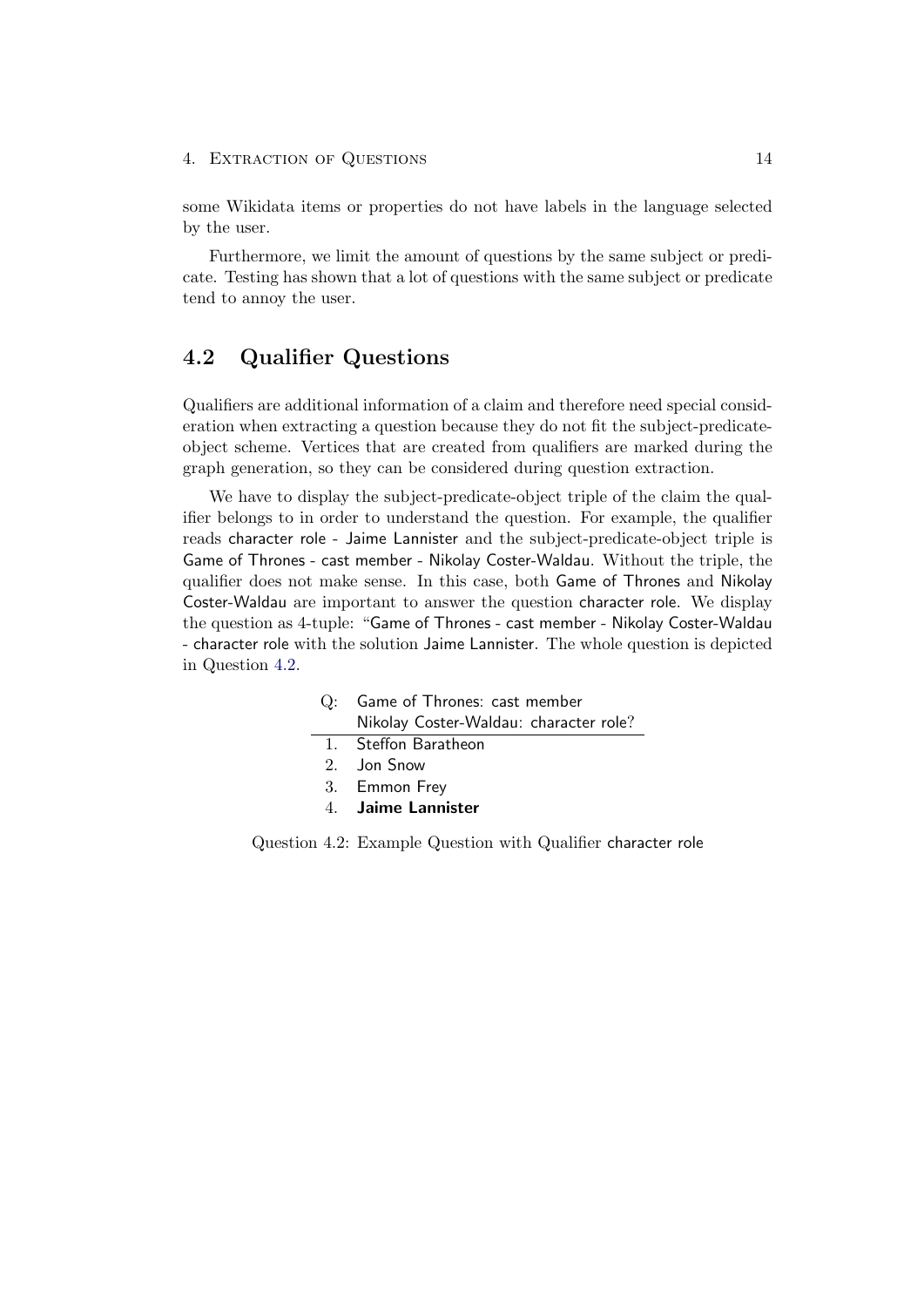## CHAPTER<sub>5</sub>

# <span id="page-19-0"></span>Extraction and Generation of Answers

The correct answer is given by the question extraction but false answer options need to be found in order to create a quiz. We implement two approaches. The first approach searches false answer options in the graph itself and is applied on complex graphs only. The second approach is primarily used in fast graphs and in case no false answer options can be found in the complex graph.

First and foremost, a false answer option needs to guarantee that it is not correct. Unfortunately, we encountered incomplete data in Wikidata during testing which resulted in false answer options that are actually correct. Therefore, our algorithm can only be as correct as the data in Wikidata itself is.

## <span id="page-19-1"></span>5.1 Answers in Graph

In order to guarantee an answer option to be false for a particular question, we examine the graph to find a Wikidata item that has one of the following characteristics. The item is not connected to the subject of the question by an incoming edge or possesses such incoming edges but only with different predicates as the question. This indicates that the Wikidata item is a legitimate false answer option according to the data provided by Wikidata. This analysis has been proposed by Fabian Bissig [\[5\]](#page-29-5).

Moreover, we want to prevent irrelevant false answers that give away the solution and making the question trivial. Fabian Bissig has shown in his work [\[5\]](#page-29-5) that the predicate instance of is ideal for classifying items and hence finding false answer options with a given solution to the question. Wikidata items can be instances of multiple classes, such as United States of America is instance of country and sovereign state. With this knowledge we search for Wikidata items in our graph that are instances of as many same classes as the solution as possible.

For questions whose solution is an instance of human, we apply two additional checks to further reduce irrelevant answer options. The human class is treated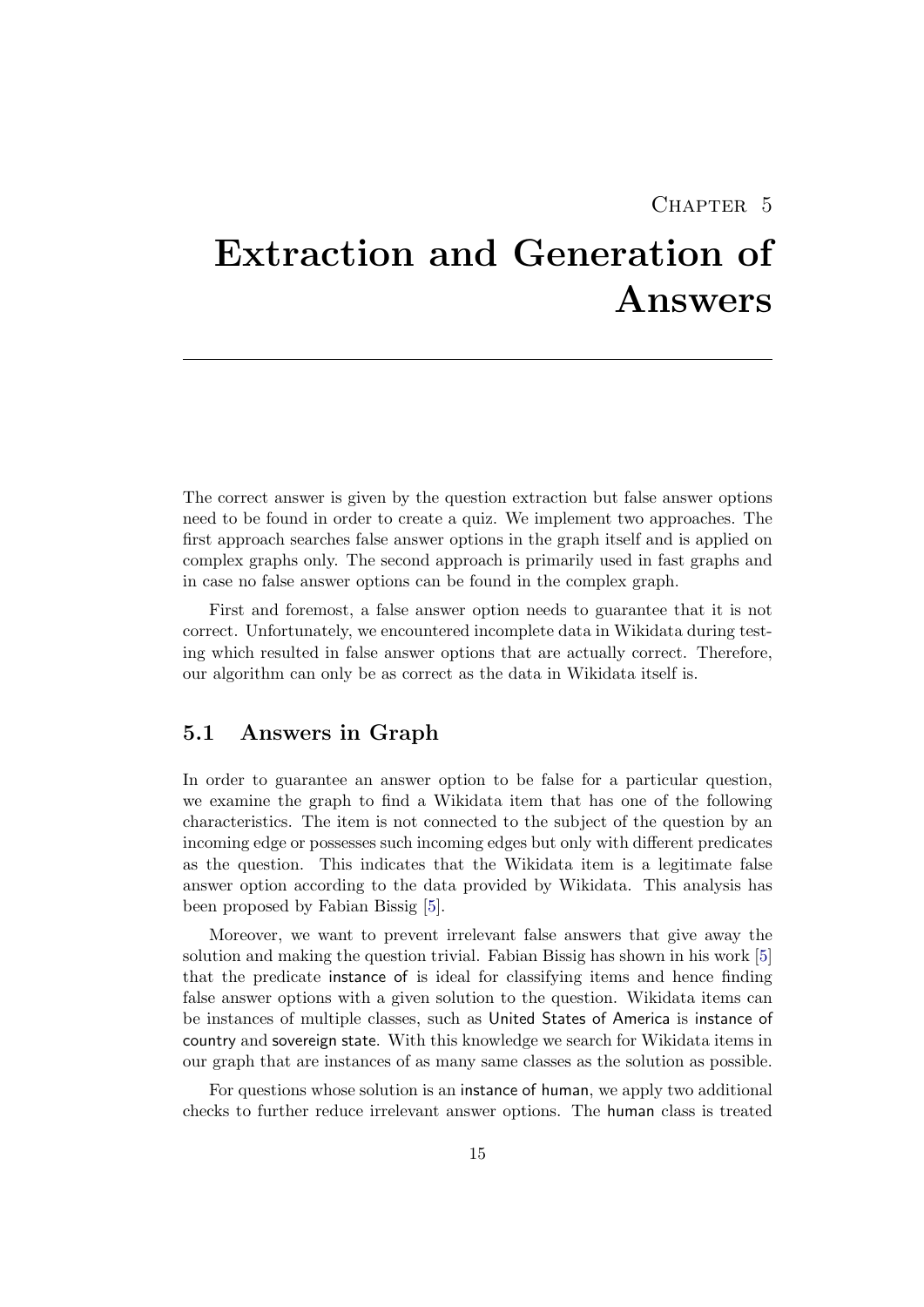particularly because Wikidata items that are instance of class human are by far the most common in Wikidata. The first check examines if the predicate of the question is gender related (e.g. mother, sister, brother etc.) and if this is the case, discards all false answer options that do not have the same gender as the solution. The second analysis checks if the false answer option has the property of the corresponding predicate of the question as an incoming edge. For example, the false answer options of question triple Game of Thrones - cast member - Tyrion Lannister need to be instance of human and have an incoming edge with property cast member.

## <span id="page-20-0"></span>5.2 Additional Answers

For fast graphs the above algorithm is not applicable, as we only examine claims from the origin and as a result get no or few possible false answer option because all vertices are connected with the origin which serves as the only available subject of our questions. The vertices which are connected by an incoming instance of edge are irrelevant because we do not consider instance of as a question as explained in Subsection [4.1.1.](#page-17-0) Hence, we need another way of gathering false answer options by directly querying Wikidata.

The additional answers algorithm ensures that the false answer options received from Wikidata have at least one instance of in common with the solution but no further checks are conducted. To ensure correctness we still apply the same check as described in Section [5.1.](#page-19-1) Even though the fast graphs are only a subset of the complex graph, they still connect with all possible Wikidata items on the same level due to breadth-first search. This implies that all correct answers to a specific property are also included in the fast graph, thus the same analysis can be employed to check if an answer option is truly false.

The additional answers algorithm does not guarantee quality but is needed for the answer generation in fast graphs, so that the user receives some questions in a tolerable time span. Moreover, the additional answers algorithm is also applied to questions that do not find any suitable false answer options in the complex graph.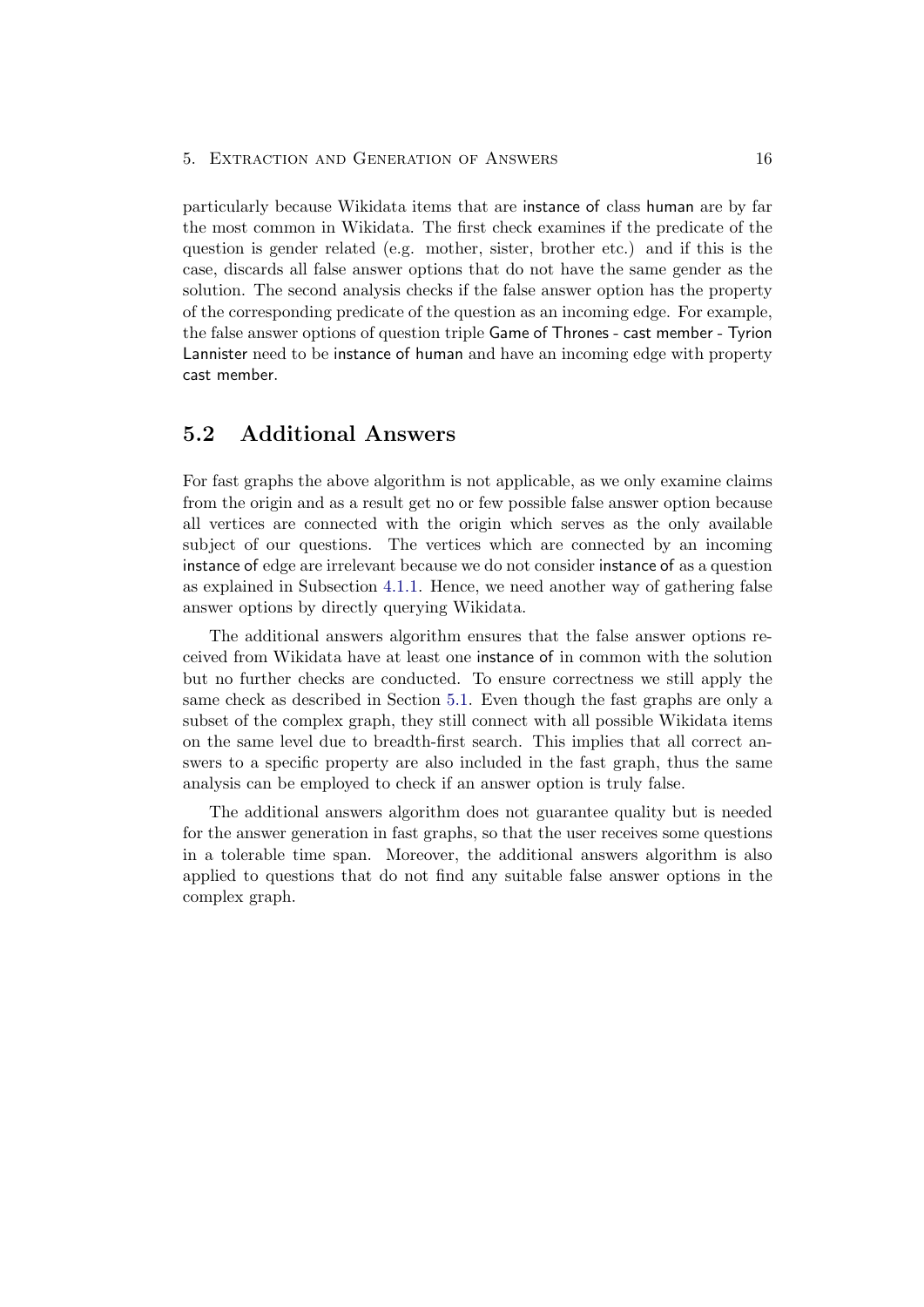## CHAPTER<sub>6</sub> Implementation

<span id="page-21-0"></span>Our application is written in Python and runs on the Flask web framework. The data of Wikidata is stored in a graph database. We use a Python software package for the generation and working with graphs. We implement caching with an in-memory data structure store. The technologies used are the same as in Fabian Bissig's work [\[5\]](#page-29-5).

## <span id="page-21-1"></span>6.1 Wikibase RDF Query

Wikibase RDF Query is a software package that provides tools to import Wikidata dumps into Blazegraph, a graph database. The Wikidata dumps are provided in RDF (Resource Description Framework) by Wikidata and are essentially a list of subject-predicate-object triples. Blazegraph is a scalable highperformance graph database which can be queried by SPARQL.

The Blazegraph database and our web application run locally on our server which is equipped with an SSD to improve performance. The Wikidata dumps are compressed to 8GB which inflate into approximately 87GB of indexes.

## <span id="page-21-2"></span>6.2 Python Web Application (Flask)

We decided to use a web application for our quiz in order to provide universal access for mobile devices. We chose Flask as the web framework which is based on Python and Bootstrap for responsive design.

To query Blazegraph we use SPARQLWrapper which is a Python package that forwards SPARQL queries to a graph database and returns nested dictionaries. The requested data can then be easily extracted.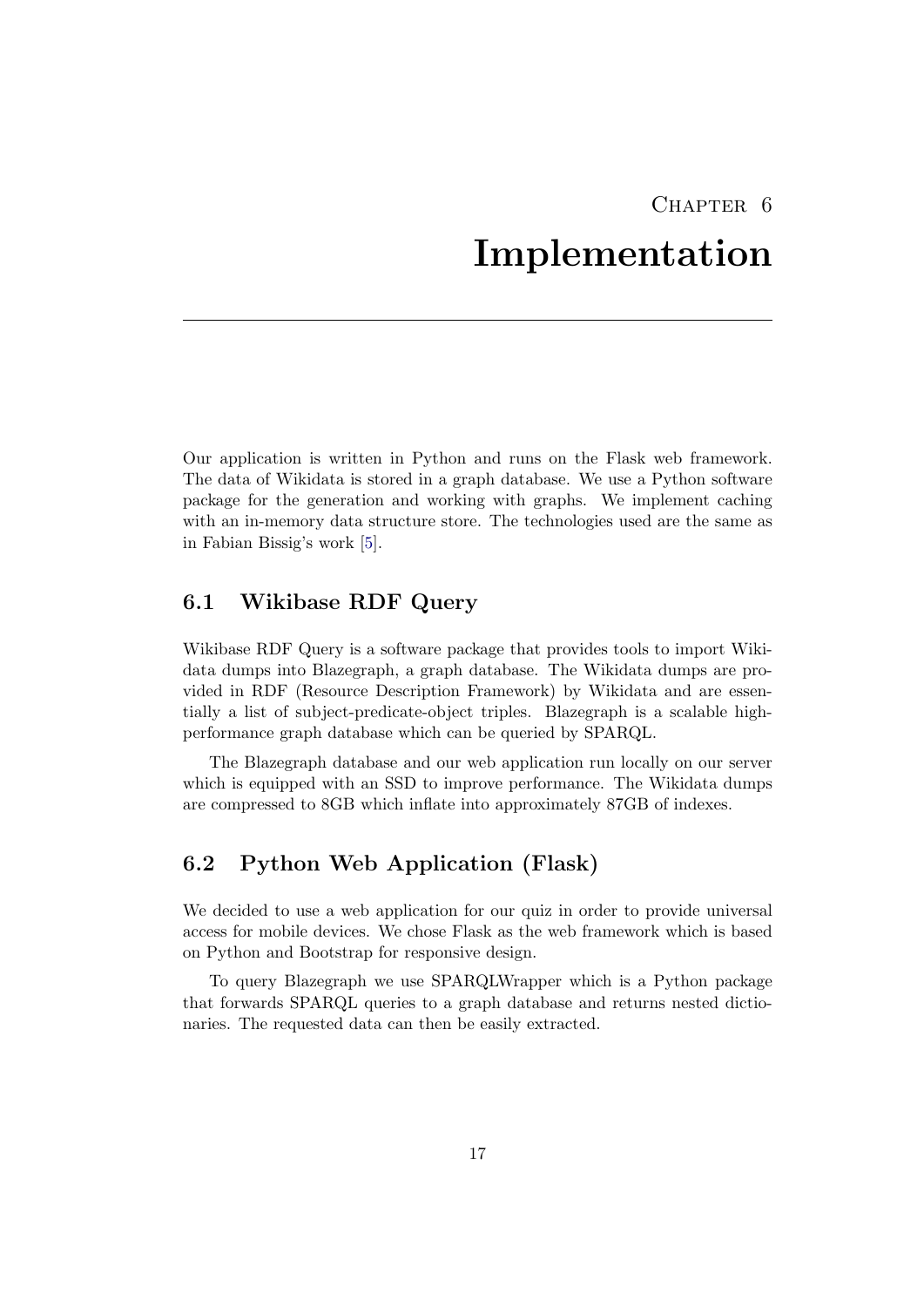## <span id="page-22-0"></span>6.3 NetworkX

NetworkX is a Python software package that provides support for data structures like directed graphs and includes many standard graph algorithms. We use NetworkX to generate, modify and query fast and complex graphs that incorporate Wikidata items and are needed for question extraction.

We use the Graphviz software package that uses the markup language DOT to visualize our graph generated by NetworkX for debugging reasons.

### <span id="page-22-1"></span>6.4 Redis

Redis is a in-memory data structure store which maps key to values and ideal for caching generated labels and questions.

Keys expire after a defined timeout, so that labels and especially questions are regenerated periodically. As Wikidata is frequently updated, we can regenerate questions, so that they are up to date.

Questions of a Wikidata item are stored in a Redis Set and are copied for each user that accesses that specific item. Then the questions are popped from the user-specific set one after another to be presented to the user. We decided to implement a set because there is no ordering and the questions are shuffled at random. This reduces the chance that the user receives multiple similar questions successively. Testing has shown that this is a desired feature.

The Redis set that stores questions is associated with a key that is the identifier of the respective chosen Wikidata item. Question sets extracted from fast and complex graphs are saved in Redis whereas questions from fast graphs are stored first. The generation of the complex graph and hence its question extraction follow after the questions from the fast graph are saved. After the questions from the complex graph are extracted, they are added to the same Redis set that contains the questions from the fast graph. Duplicates are removed before insertion. The update of the question set for the particular Wikidata item is then propagated to all copies that users accessed, so they can see the newly generated questions.

As our application is multilingual, we cache labels in different languages which are needed by available questions. If a label is not yet in the cache, it is fetched from the local Wikidata dump and put into the Redis store.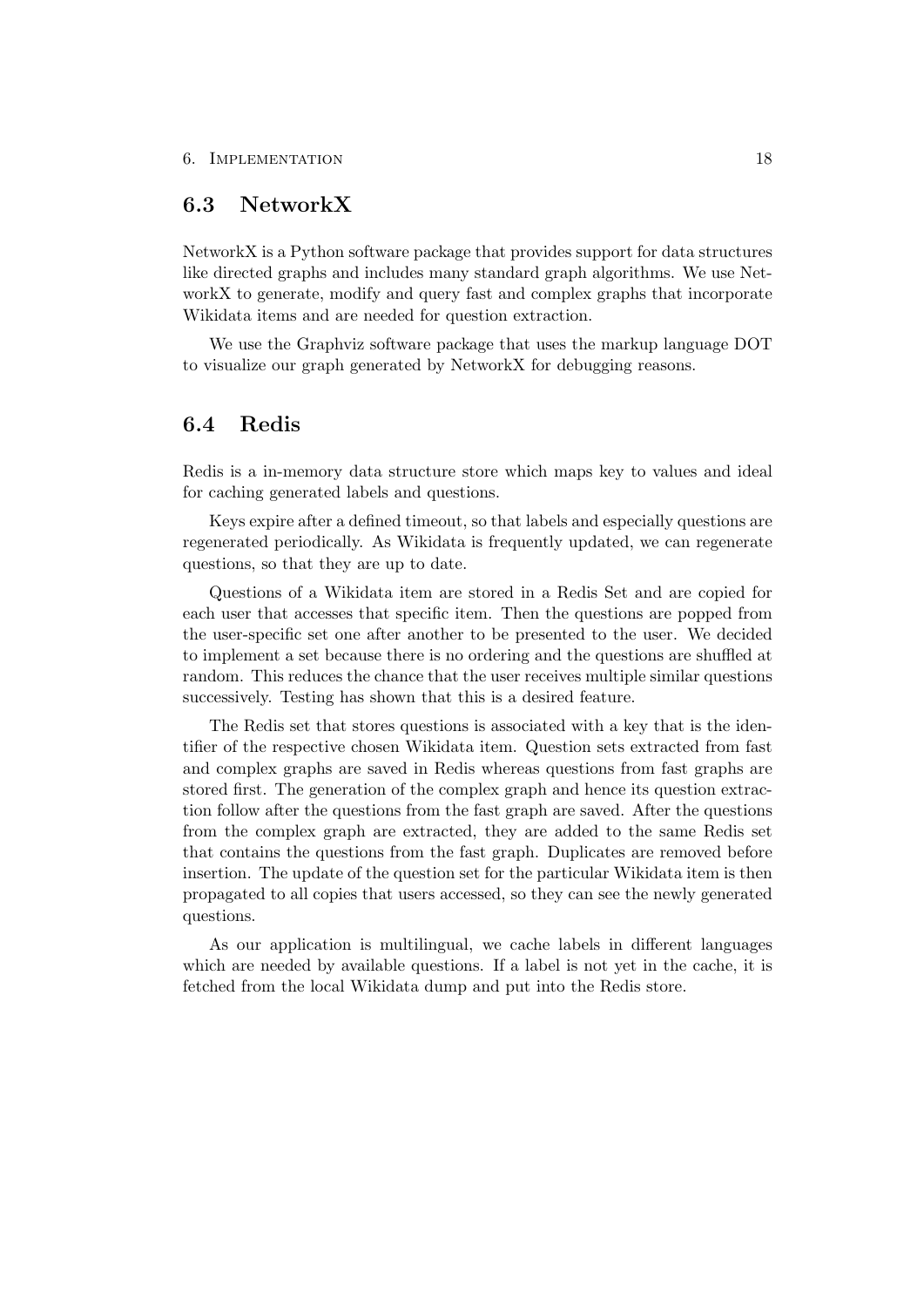# CHAPTER 7 Results

<span id="page-23-0"></span>To evaluate our quiz we implement a rating system which was briefly mentioned in Subsection [4.1.3.](#page-17-2) It allows users to rate each question they solve. Each question can be rated from 1 to 5 which symbolizes terrible to excellent. Fabian Bissig used the same rating scheme in his work [\[5\]](#page-29-5), so our results are comparable to his.

## <span id="page-23-1"></span>7.1 Evaluation of Questions and Feedback

Our application was run for several weeks to gather ratings and we also received feedback from participants personally. Overall, we received 1155 ratings with over 40 people participating.

Over 50 percent of our ratings were a 4 or a 5, meaning that on average every other question is a good one. Very few questions were rated both terribly and excellently, so the ratings we received appear to be genuine and make evident that our quiz generation algorithm does produce good questions.

Public evaluation has shown that most people find our quiz interesting and entertaining but also uncovered areas in which our quiz does not perform well.

#### <span id="page-23-2"></span>7.1.1 Questions extracted from fast or complex Graphs

Our rating system does not distinguish between fast and complex questions. By analyzing the log of the ratings, there does not seem to be a difference between the ratings of the first few questions of each topic and those that follow later. We conclude that questions extracted from fast graphs may have worse false answer options but the quality drop is insignificant.

However, we encountered terms which were unheard-of from questions extracted from fast graphs of generic terms. Because the instances are randomly selected as described in [3.3.4,](#page-14-0) such terms are unfortunately common in fast generic graphs.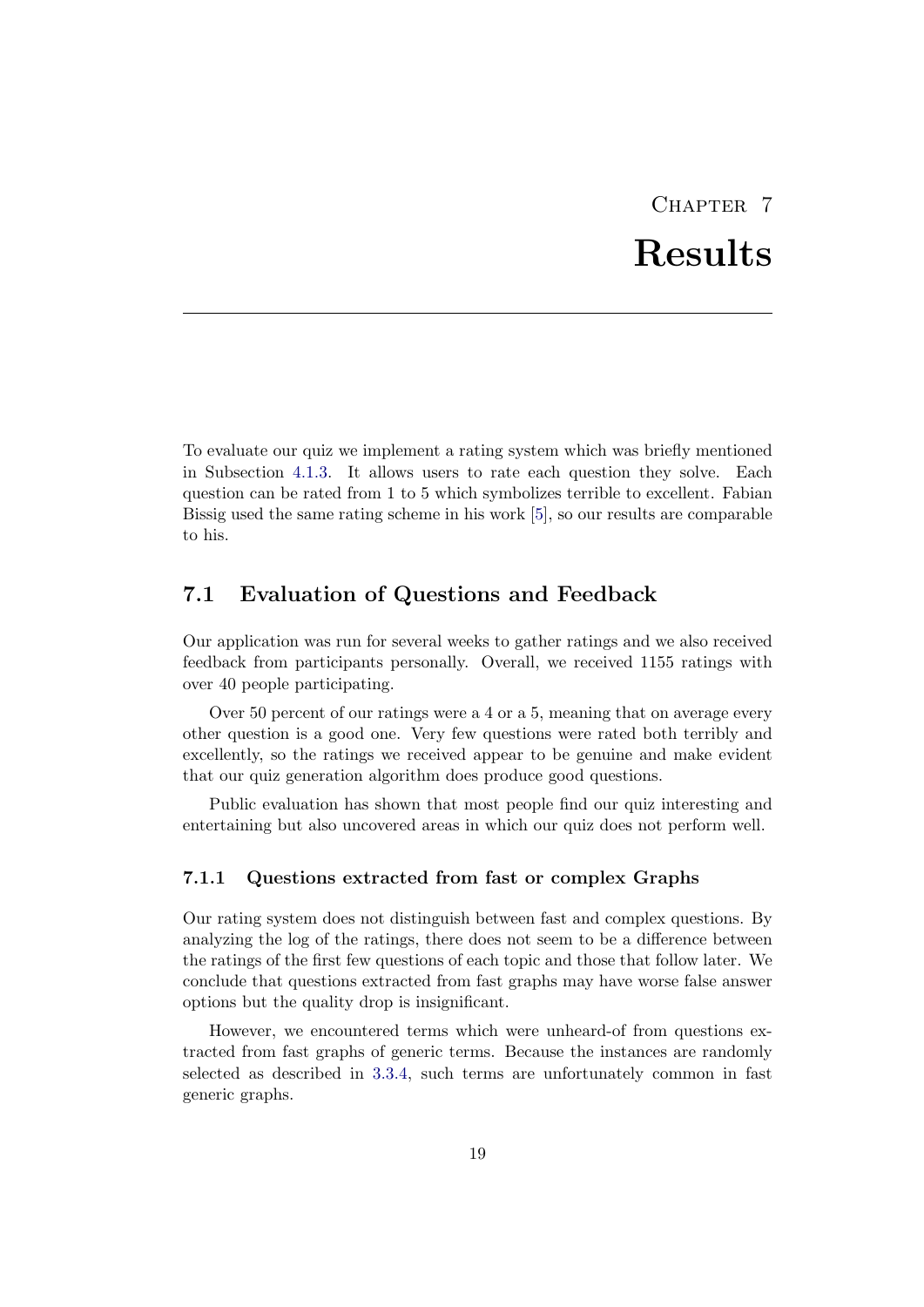#### 7. Results 20

#### <span id="page-24-0"></span>7.1.2 Incomplete or imprecise Data

We received feedback that some questions are incorrect where false answer options were actually true. Question [7.1](#page-24-2) is a good example to show the issue. In fact, all answer options in this question are legitimate answers, as all belong to characters in Harry Potter. Unfortunately, only Severus Snape of the answer options is listed in the claim Harry Potter - characters on Wikidata and therefore the only solution. Furthermore, Severus Snape is instance of wizard in the Harry Potter universe and our algorithm looks for such instances that are not connected to Harry Potter - characters. Hence, we receive Question [7.1](#page-24-2) which is incorrect due to incomplete data in Wikidata.

|             | Q: Harry Potter: characters? |  |  |  |  |
|-------------|------------------------------|--|--|--|--|
|             | 1. Serverus Snape            |  |  |  |  |
| $2^{\circ}$ | Minerva McGonagall           |  |  |  |  |
|             | 3. Luna Lovegood             |  |  |  |  |
| 4.          | Horace Slughorn              |  |  |  |  |

<span id="page-24-2"></span>Question 7.1: Incorrect Question about Harry Potter (fantasy literature series)

During testing we encountered an even more peculiar question which is listed as Question [7.2.](#page-24-3) Through debugging we found out that those "independence days" were from different countries but have the same label. Only the descriptions make those "independence days" distinguishable. Like the previous example, all answer options are instance of the same Wikidata item. In this case it is (another general) independence day.

- Q: United States of America: public holiday?
- National Independence Day
- 2. Independence Day
- 3. Independence Day
- <span id="page-24-3"></span>4. Independence Day

Question 7.2: Ambiguous Question about the United States of America

Other problematic properties include occupation or genre. Questions that are extracted from these properties often receive bad ratings because their false answer options are frequently ambiguous. An example is given in Question [7.3.](#page-25-1) Michael Jackson was certainly not a nurse but could be considered a performer or a singer-lyricist, however, composer is the only correct solution.

#### <span id="page-24-1"></span>7.1.3 Generic and Umbrella Terms

Public evaluation has also shown that our algorithm still cannot handle generic or umbrella terms fully. The approach with instance of works well with film or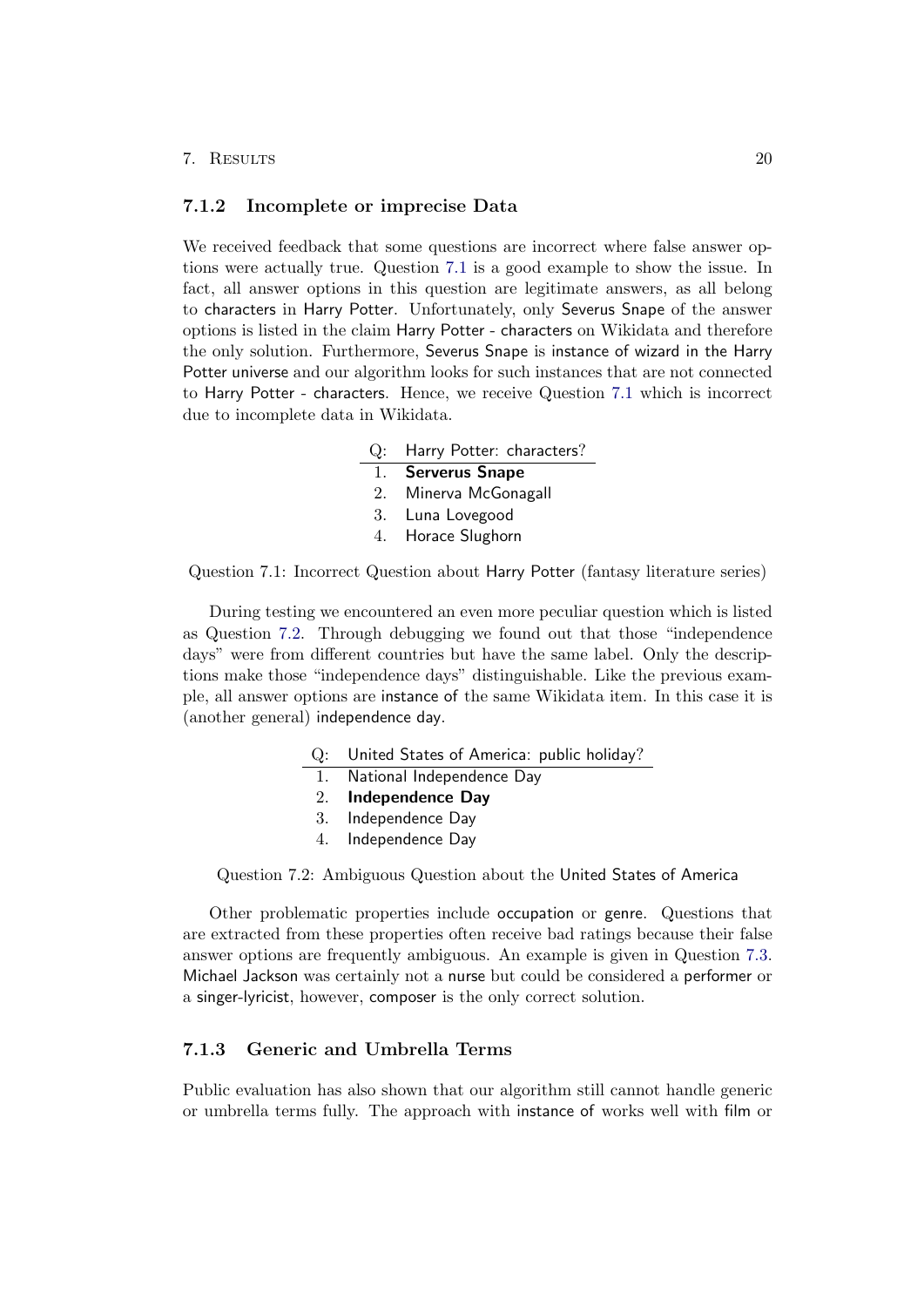| Q: Michael Jackson: occupation? |  |
|---------------------------------|--|
|---------------------------------|--|

- 1. performer
- 2. composer
- 3. singer-lyricist
- <span id="page-25-1"></span>4. nurse

Question 7.3: Ambiguous Question about Michael Jackson

human but does not with umbrella terms that do not have direct instances like medicine, science or mathematics. Our results show that generic terms which have no incoming claims with property instance of mostly yield no questions. Further investigation needs to be conducted to find other properties that connect those umbrella terms in order to find suitable questions.

#### <span id="page-25-0"></span>7.1.4 Relevance and off Topic

The biggest issue in our algorithm is still that questions are posed of a Wikidata item that is connected to the chosen topic but are deemed to be irrelevant by the user. Regularly, the user cannot see a relation between these questions and his chosen topic and therefore rates the question badly.

Question [7.4](#page-25-2) with the topic chocolate looks irrelevant at first glance but Emile- ´ Justin Menier was a chocolatier and owned the Menier Chocolate company. After some acquisitions, the former Menier Chocolate company is now part of Nestlé. With this knowledge, Question [7.4](#page-25-2) seems more relevant.

| Q: Emile-Justin Menier: occupation? |  |
|-------------------------------------|--|
|                                     |  |
|                                     |  |

- 1. non-fiction writer
- 2. entrepreneur
- 3. businessperson
- <span id="page-25-2"></span>4. software engineer

Question 7.4: Bizarre Question about chocolate

Still, knowing that a related item is relevant does not mean that all facts about that item are important. Our algorithm cannot distinguish relevant claims from irrelevant ones except with the use of stop words as described in Subsection [4.1.1.](#page-17-0)

Our results show that of all questions with ratings 1 or 2 approximately 30 percent have a property associated with human and about 10 percent have a property associated with country. These indicate that questions about humans and countries tend to drift away from the original topic and deemed irrelevant by users. For example, questions about France or Germany appear in a quiz about Switzerland because both are neighboring countries of Switzerland.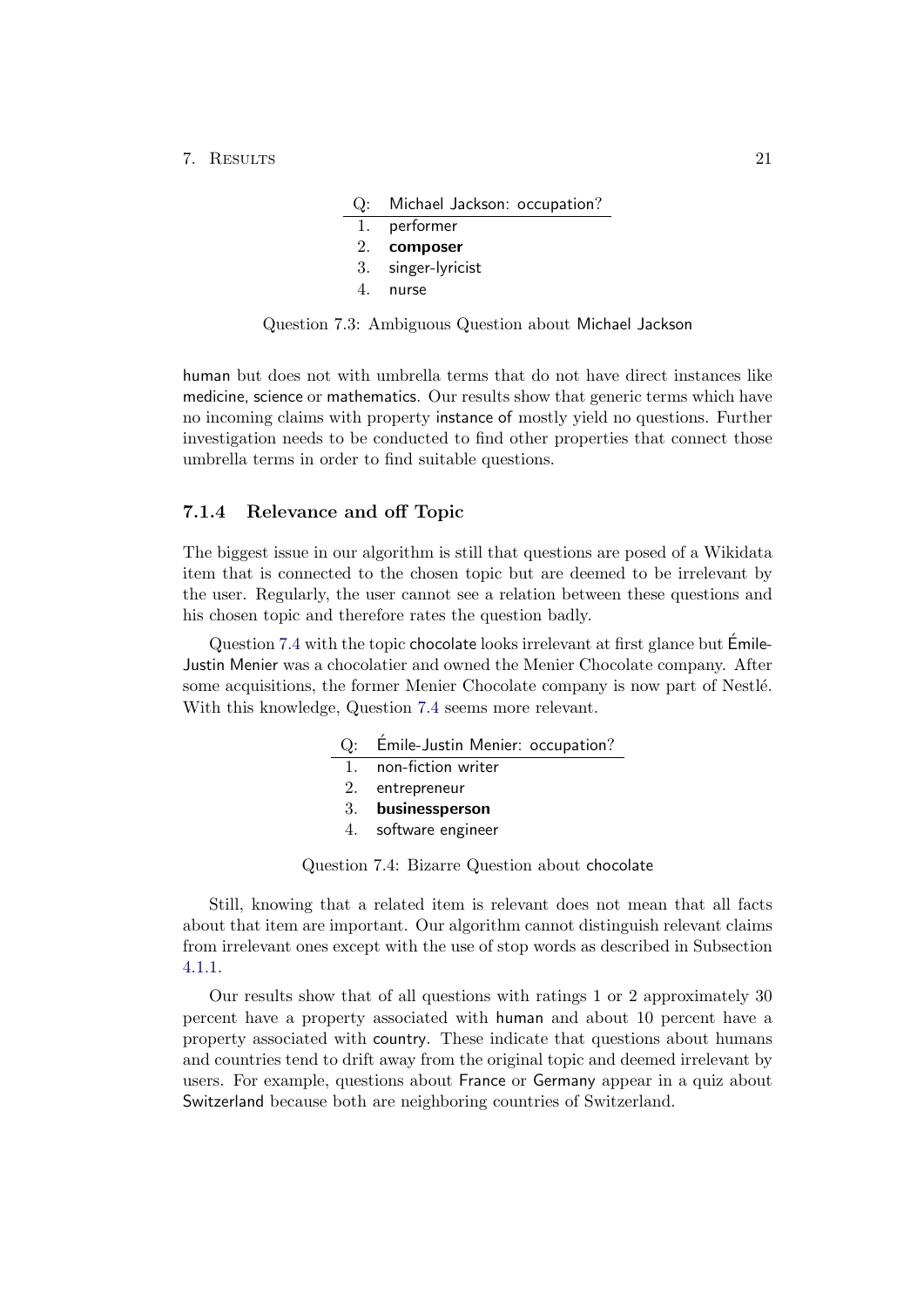#### 7. Results 22

## <span id="page-26-0"></span>7.2 Rating Comparison

Figure [7.1](#page-26-2) illustrates the ratings we gathered from our quiz application in green. We gathered 1155 ratings in total with over 40 participants. Fabian Bissig's results [\[5\]](#page-29-5) of his version 0.5 are depicted in red. He received 1191 ratings for his three versions 0.1, 0.4 and 0.5.



<span id="page-26-2"></span>Figure 7.1: Ratings from 1 to 5 (terrible to excellent) compared to Fabian Bissig's Ratings

As can be observed in Figure [7.1,](#page-26-2) we received similar ratios like Fabian Bissig's ratings. We received many ratings with 1 that is possibly due to high expectations of our participants. Many users were expecting a quiz as good as a manual one because we did not provide several versions and few participants were aware of the previous versions of Fabian Bissig.

We also implemented a simple algorithm to form sentences out of the questions which gave the impression that the quiz was manually created. Unfortunately, participants tended to rate more harshly when the question could not be formulated as a sentence or was badly formulated.

Nevertheless, we could observe that we gathered more ratings with 5 and also received positive feedback that some questions are excellent. According to our results, every fifth question is an excellent one and can compete with manually created questions.

## <span id="page-26-1"></span>7.3 Runtime

Runtime is an important part for an application querying a knowledge base and a big challenge. Unfortunately, our algorithm is a lot slower compared to the one of Fabian Bissig [\[5\]](#page-29-5). This is primarily because of our filtering mechanism described in Section [3.3.](#page-12-3) We decided to improve quality in favor of performance.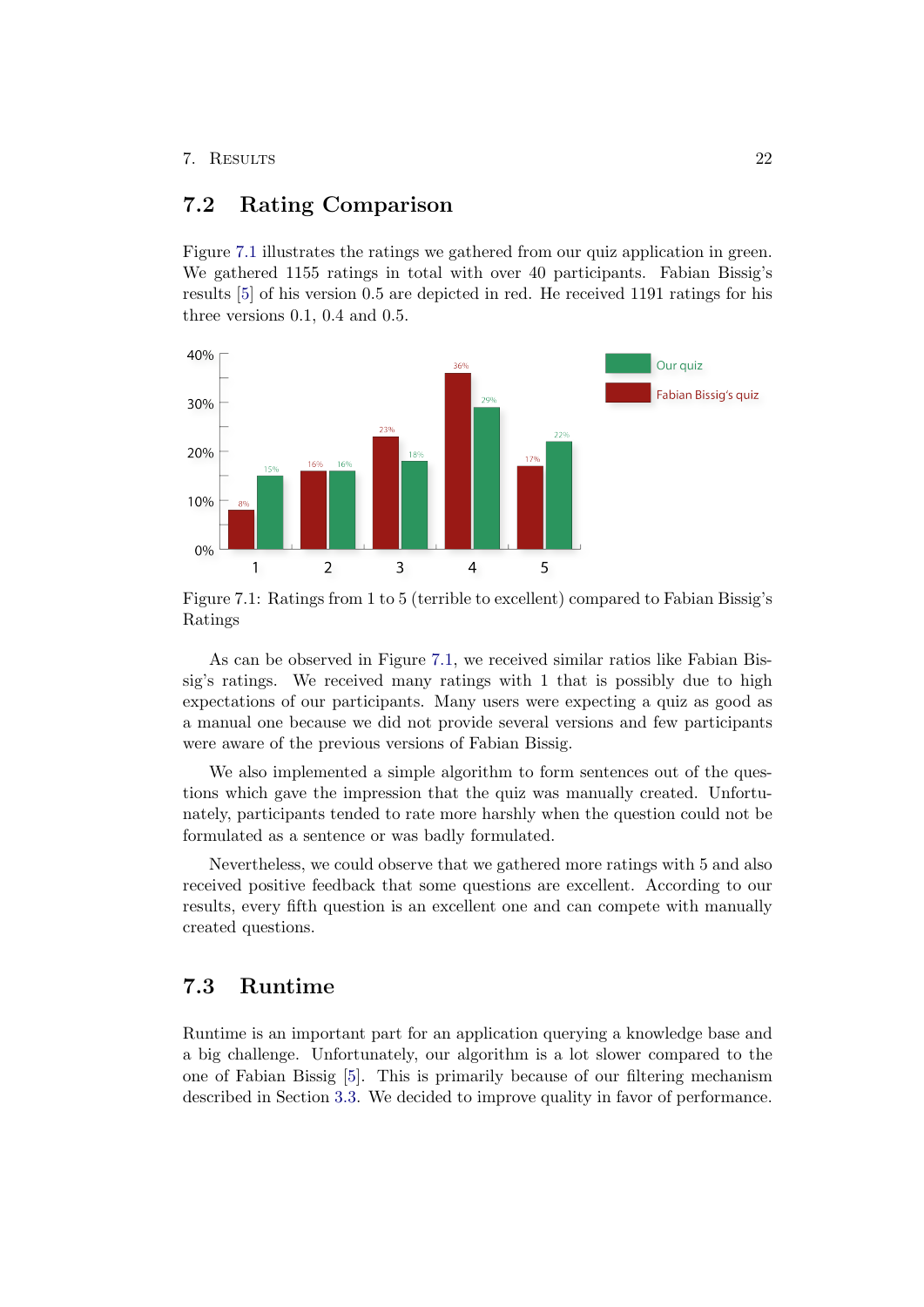#### 7. Results 23

Our algorithm spends the most time on querying Blazegraph over the SPARQL-Wrapper where the bottleneck lies. Particularly, the generic graph generation causes long waiting times as a GROUP BY is needed in the SPARQL query to rank the Wikidata items by the count of the number of claims.

In Table [7.5](#page-27-0) the runtime of the question generation with a fast and complex graph of various popular Wikidata items is depicted. The performance impact to create a generic graph can be clearly seen with the example film. Table [7.5](#page-27-0) shows evidently why fast question generation is needed, as we cannot let the user wait a whole minute for a quiz.

| Wikidata item   | fast | complex                         |
|-----------------|------|---------------------------------|
| Game of Thrones | Зs   | 1min.37s                        |
| Switzerland     | 10s  | $2min$ 33s                      |
| The Simpsons    | 2s   | 57s                             |
| Albert Einstein | 7s   | 1 <sub>min</sub> 8 <sub>s</sub> |
| film            | Qς   | $9\text{min}50\text{s}$         |

<span id="page-27-0"></span>Table 7.5: Question generation times of popular Wikidata items

Table [7.6](#page-27-1) lists the amount of questions generated out of a fast and a complex graph for the respective Wikidata items. The questions generated from a fast graph are only a fraction of what is extracted from a complex graph.

| Wikidata item   | fast | complex |
|-----------------|------|---------|
| Game of Thrones | 28   | 121     |
| Switzerland     | 35   | 89      |
| The Simpsons    | 24   | 104     |
| Albert Einstein | 67   | 154     |
| film            |      | 302     |

<span id="page-27-1"></span>Table 7.6: Number of questions generated of popular Wikidata items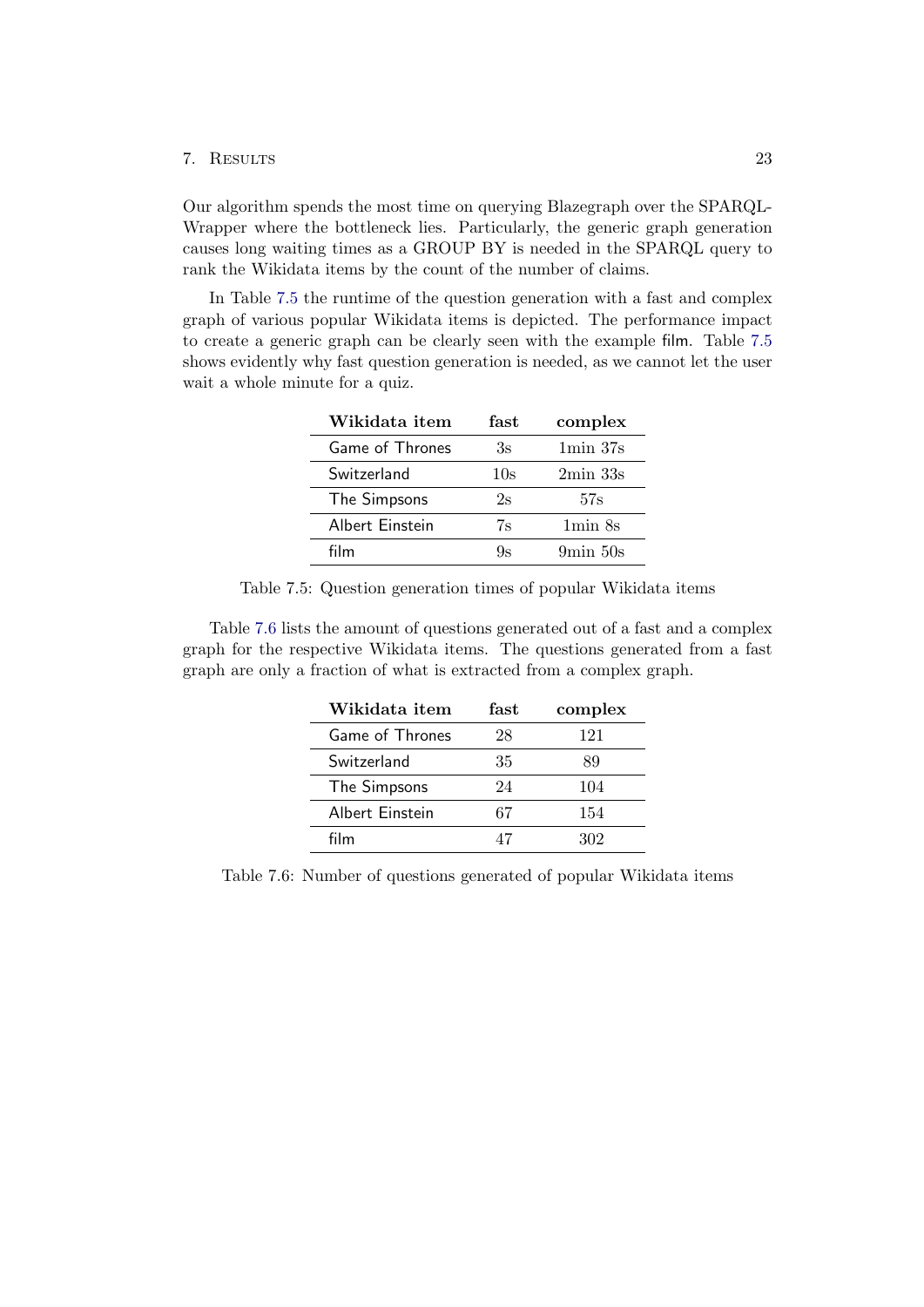## CHAPTER<sub>8</sub>

# <span id="page-28-0"></span>Conclusion and Future Work

With Wikidata Quiz we introduced an application and algorithms to draw questions from Wikidata automatically. Our algorithm uses a graph to structure the data received from specific Wikidata items and extract questions and answer options thereof. We built a website according to responsive design to give our users a good mobile experience with our quiz application.

Our ratings suggest that our application can generate questions that can compete with manually created ones. However, there are still many that are deemed irrelevant. Our results indicate that Wikidata still has a lot of incomplete and imprecise data. We showed that questions from generic terms can be created and an approach to generate questions fast.

Wikidata has grown over 50 percent in the past year according to our Wikidata RDF dumps and will grow even more in the future. During the development of our application we experienced that an update in Wikidata's data set does impact our quiz and makes it more precise. Furthermore, our quiz application can be used to detect incomplete Wikidata items in an entertaining manner.

We propose that future work invests in creating more diverse questions with values other than linked values like strings or integers. Questions could be posed with aggregates over these values like highest or greatest. Moreover, generic and umbrella terms are still poorly included and would be a valuable addition.